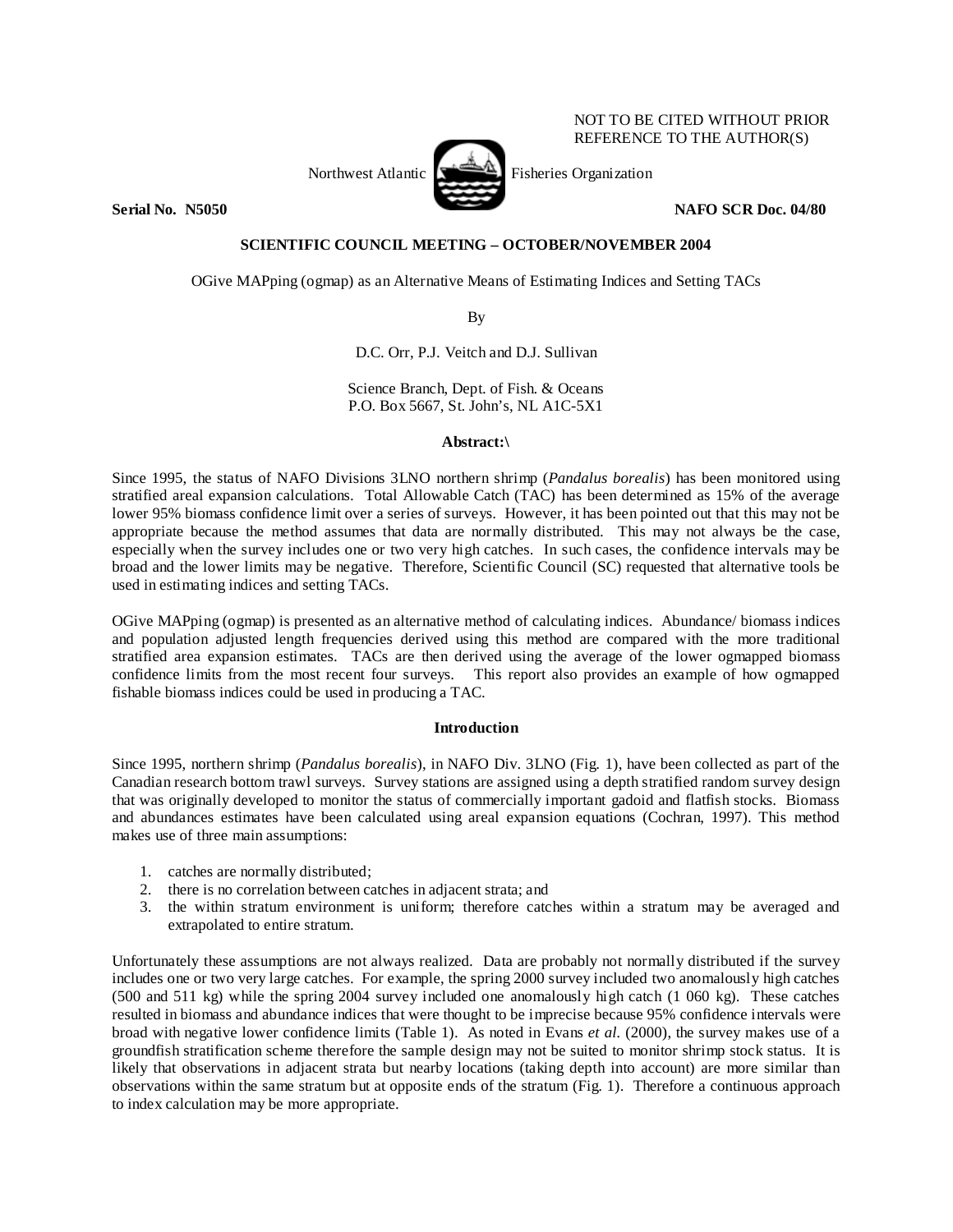Additionally, Total Allowable Catches (TAC) for Div. 3LNO northern shrimp are calculated as 15% of the average lower confidence limit below biomass indices from a series of surveys. During 2003, Scientific Council (SC) felt that it was not reasonable to derive TACs using the present method because, as noted above, lower confidence limits may be negative.

For these reasons, the biomass and abundance indices as well as population adjusted length frequencies were recalculated using OGive MAPping (ogmap). This paper compares indices, length frequencies and TACs calculated by stratified areal expansion methods with those calculated using ogmap.

#### **Methods and Materials**

# Canadian spring and autumn multi-species research surveys:

Shrimp abundance, biomass, maturity and carapace length data have been collected since autumn 1995, as part of the Canadian multi-species bottom trawl surveys. These research surveys are conducted each spring and autumn using the CCG Wilfred Templeman, CCG Alfred Needler and CCG Teleost. Fishing sets of 15 minute duration and a tow speed of 3 knots were randomly allocated to strata covering the Grand Banks and slope waters to a depth of 1 500 m (Fig. 1). All vessels used a Campelen 1800 shrimp trawl with a codend mesh size of 40 mm and a 12.7 mm liner. SCANMAR sensors estimated that the mean wingspread was 16.8 m. Details of the survey design and fishing protocols are outlined in (Brodie, 1996; McCallum and Walsh, 1996).

Prior to autumn 2003, shrimp were frozen and returned to the Northwest Atlantic Fisheries Centre where identification to species and maturity stage was made, and number and weight per set were calculated. Beginning with the autumn 2003 survey, most of the shrimp samples have been processed at sea. Samples that could not be processed at sea were frozen and processed in the lab upon return. The maturity of the shrimp was defined by five stages:

> males; transitionals; primiparous females; ovigerous females, and multiparous females

as defined by Ramussen (1953), Allen (1959) and McCrary (1971). Oblique carapace lengths (0.1 mm) were recorded while number and weight per set were estimated from the sampling data. Inshore strata were not sampled in all years; therefore, the analysis was restricted to data collected from offshore strata only (Fig. 1).

## **Data Analysis**

#### Stratified areal expansion:

Stratified abundance/ biomass indices and population adjusted length frequencies were estimated *via* areal expansion using programs based upon Cochran (1997) and written in SAS (D. Orr unpublished).

## OGive MAPping (ogmap):

OGive MAPping was developed by Dr. G. Evans (DFO – NL Region) to calculate abundance and biomass indices, and population adjusted length frequencies. The method is described within Evans (2000) and Evans *et al.* (2000) and assumes that:

- 1. trawl sets are independent random samples from the probability distributions at set locations; and
- 2. nearby distributions are related.

As a first step in the exercise, a dense set of Delauney triangles of known position and depth were developed from the 1995-2002 autumn surveys (Figs. 2-4). Catch information was then used to determine the appropriate horizontal and vertical steps used by ogmap in weighting values according to distances (horizontal and vertical) from each sample location. Points closer to the sample location receive higher weights. Step determination is described in Evans *et al.* (2000). The appropriate horizontal and vertical steps for the present set of analyses were 30.81 km and .99 m, respectively.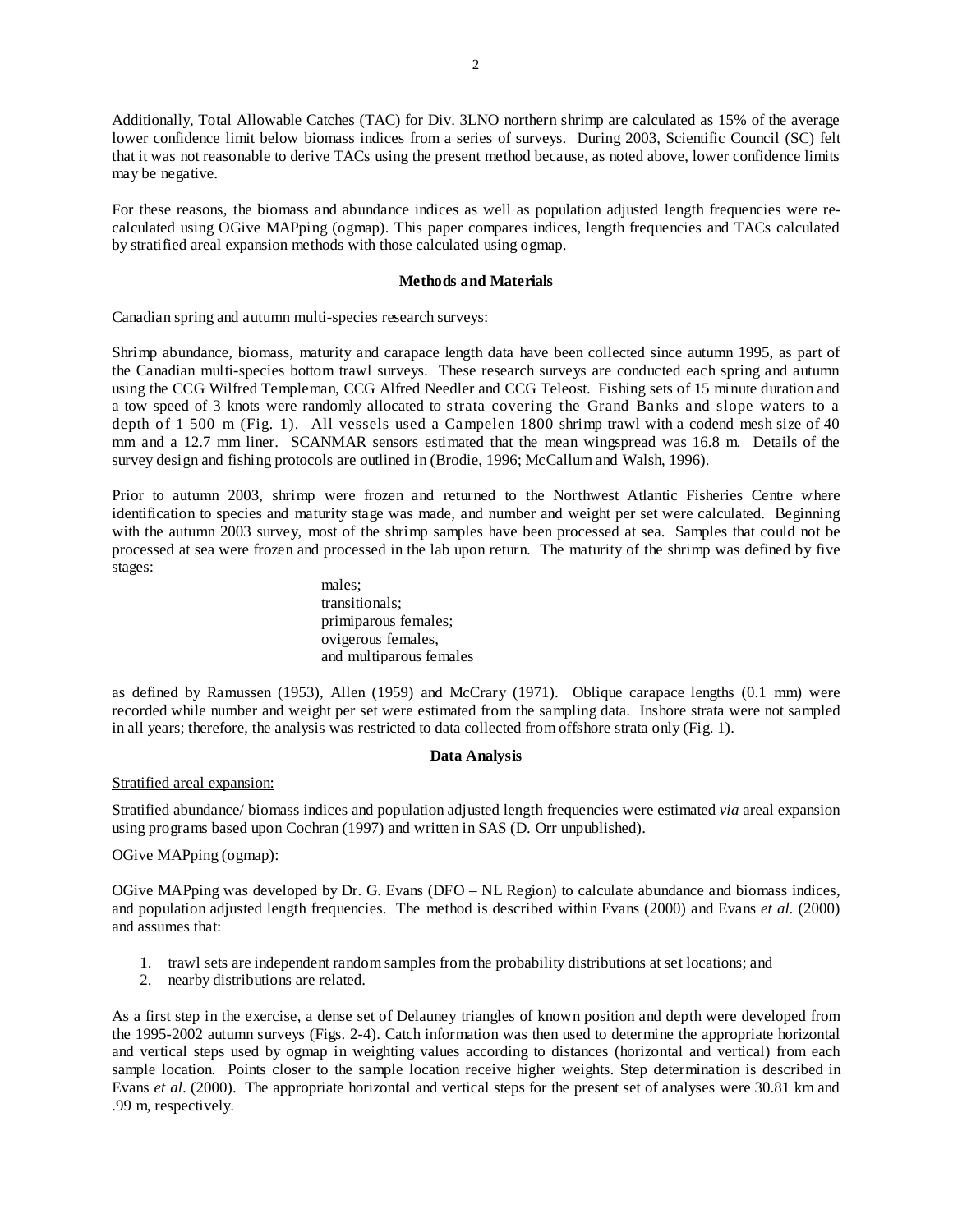Ogmap is then used to compute the expected value of the distribution at every vertex in each Delauney triangle. The expected value for shrimp biomass within each triangle is integrated using bilinear interpolation. The expected biomass within Div. 3LNO is the sum over all triangles. A Monte Carlo simulation resamples the whole probability distribution at every survey point to provide a new biomass point estimate. Five hundred such simulations are run to provide a probability distribution for the estimated biomass. The point estimate is provided from the entire survey dataset, while the probability distribution is determined through Monte Carlo simulation. Non-parametric 95% percent confidence intervals are then read from the probability distribution (Fig. 5).

Indices calculated using ogmap were compared with respective indices calculated using stratified areal expansion.

As requested by Scientific Council during November 2003, TACs were estimated using the average of a series of non-negative lower 95% biomass confidence limits, and fishable biomass point estimates. The fishable component of the population was defined as males with carapace lengths =>17 mm and all females. Male biomass was determined by converting abundances to biomass using the spring length weight regression:

 $Wt = 0.000966CL^{2.84166}$  (Orr and Sullivan, 2004).

## **Results and Discussion**

Comparison between estimates derived using stratified areal expansion and ogmap calculations:

The distribution of shrimp catches from the four most recent Canadian research bottom trawl surveys are presented in Fig. 6. These data were used in both stratified areal expansion and ogmap calculations. There is good agreement between the size and location of catches and the degree of shading within the density plots from the ogmap analysis (Fig. 7) indicating that ogmap provides a realistic representation of Div. 3LNO shrimp distributions.

Table 1 presents biomass and abundance indices from the spring and autumn surveys over the period 1995-2004 as determined by areal expansion methods. Confidence intervals around the spring 2000 and 2004 indices were broad, with negative lower 95% confidence limits, because the method assumes that data are normally distributed and the results were heavily influenced by a few anomalously high catches (500 and 511 kg sets during spring 2000; and a 1 060 kg set during spring 2004).

Ogmapped biomass and abundance indices with their respective confidence intervals over the same periods are presented in Table 2. Figures 8 and 9 compare biomass and abundance indices obtained using the two methods. In general, the point estimates are very similar regardless of the method used; however, the difference lies in the confidence intervals. Ogmap does not rely upon the assumption that data are normally distributed and calculations are made over hundreds of small triangles, therefore the method may in principle take finer spatial detail into account (Evans *et al.*, 2000). For these reasons, ogmap confidence intervals may be narrower than those calculated by areal expansion. Additionally, ogmap confidence intervals are taken from a probability distribution plot ensuring that the lower confidence limits can never be negative.

Biomass point estimates for the entire study region were then compared with those from outside the 200 Nmi limit in Tables 3 and 4 for estimates derived using areal expansion, and Tables 5 and 6 for estimates derived using ogmap calculations. Once again both methods provided similar results within respective time periods and areas. Over the study period, the area outside 200 Nmi accounted for between 12 and 31% of the 3LNO biomass point estimates.

Similarly, there is good agreement between length frequencies using either method of calculation (Fig. 9 and 10).

## **TAC Calculations**

Based upon significant increases in biomass and recruitment over the period 1999-2002, Scientific Council recommended that the 2003 TAC increase from 6 000 t to 13 000 tons. The new TAC was calculated by applying a 15% exploitation rate to the lower 95% biomass confidence limits, averaged over the autumn 2000-2001 and spring 2001-2002 surveys. Similar results are obtained using either areal expansion and ogmap methods (Table 7). A 15% exploitation rate is consistent with the management strategy in an adjacent shrimp fishing area, Hawke + Div. 3K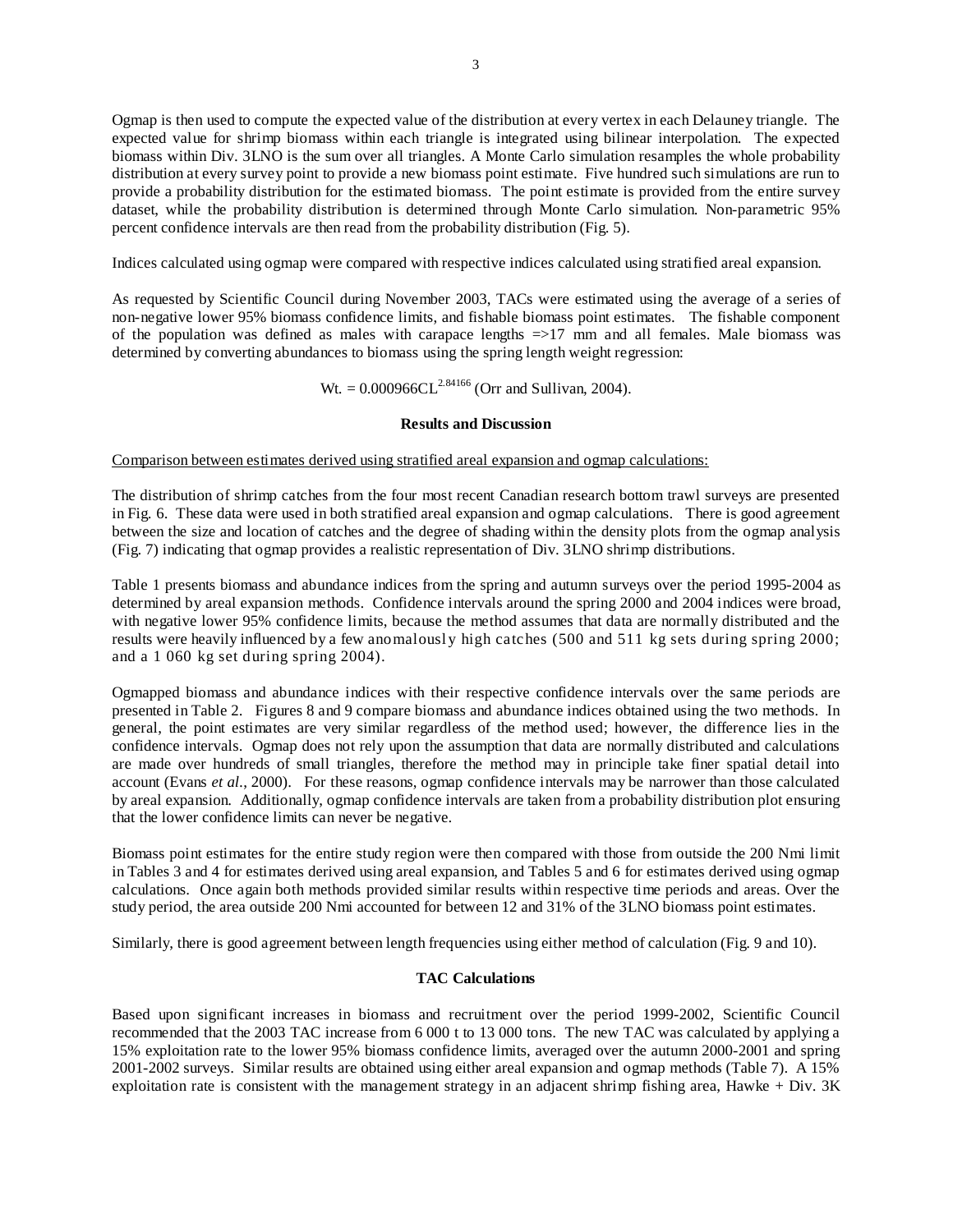(Shrimp Fishing Area 6). The 2004 SFA 6 shrimp quota is 77 932 tons which when applied to the average of the last four lower 95% ogmap biomass confidence limits results in an exploitation rate of 14.75% (Table 8).

Purely as an example, the TAC was re-evaluated based upon the four most recent surveys. By applying Stratified areal expansion calculations to the average of the last four surveys with non-negative lower confidence limits, on obtains a TAC of 17 000 tons. By applying ogmap calculations to the last four surveys one obtains a TAC of 15 000 tons. Alternatively, as an example, one obtains a TAC of 16 000 tons by applying a 10% removal to the average ogmap fishable biomass from the past four surveys (Table 10).

#### **Summary**

Ogmap was presented as a method to determine abundance/ biomass indices and population adjusted length frequencies. Comparisons between ogmap and stratified areal expansion methods demonstrated that the point estimates were similar. Since ogmap makes estimates within a dense mesh of triangle, it is possible for the method to account for a finer spatial detail than fixed stratification.

In the present case, shrimp stock status is being monitored using a stratification scheme designed to monitor gadoid and flatfish stocks. There is no reason to believe that shrimp should be distributed similarly to these finfish. Therefore, the continuous approach developed within the ogmap framework may be more appropriate to index estimation than the rigid stratum boundaries assumed by stratified areal assumption. Ogmap makes use of a decaying function that giving greater weight to nearby samples (taking depth and horizontal distance into account) than to distant samples. This makes intuitive sense. As opposed to stratified areal expansion methods which assume that the environment within a stratum is uniform and that samples from opposite ends of a stratum may be averaged and then extrapolated to the entire stratum. Stratified methods assume that there is no relationship between samples from nearby strata.

Additionally, stratified areal expansion calculations assume that the data are normally distributed. As demonstrated in the present paper, 95% confidence intervals may be wide and lower limits may be negative when the data include one or two outlying catches. Alternatively, ogmap does not make distributional assumptions and confidence limits can never be negative because they are taken from a probability distribution ogive.

Finally, an example was provided of how TACs could be derived from ogmap biomass confidence limits and fishable biomass indices.

#### **References**

- Allen, J. A. 1959. On the biology of *Pandalus borealis* Kroyer, with reference to a population off the Northumberland coast. *J. Mar. Biol. Ass*., **38**: 89–220.
- Brodie, W. 1996. A description of the 1995 fall groundfish survey in Divisions 2J3KLMNO. *NAFO SCR. Doc*., No. 27, Serial No. N2700, 7p.
- Cochran, W. G. 1997. Sampling Techniques. Third Edition. John Wiley & Sons, Toronto, 428 p.
- Evans, G. T. 2000. Local estimation of probability distribution and how it depends on covariates. *Can. Stock Adv. Sec. Res. Doc*. 2000/120. 11 p. http://www.dfompo.gc.ca/CSAS/Csas/English/Research\_Years/2000/2000\_ 120e.htm
- Evans, G. T., D. G. Parsons, P. J. Veitch, and D. C. Orr. 2000. A local-influence method of estimating biomass form trawl surveys, with Monte Carlo confidence intervals. *J. Northw. Atl. Fish. Sci*., **27**: 133-138.
- McCallum, B. R., and S. J. Walsh. 1996. Groundfish survey trawls used at the Northwest Atlantic Fisheries Centre, 1971-present. *NAFO SCR Doc*., No. 50, Serial No. N2726, 18 p.
- McCrary, J.A. 1971. Sternal spines as a characteristic for differentiating between females of some Pandalidae. *J. Fish. Res. Bd. Can.*, **28**: 98–100.
- Orr, D. C., and D. J. Sullivan. (in prep). Length weight relationships for northern shrimp (*Pandalus borealis*) caught during spring 2004 in NAFO Divisions 3LN.
- Rasmussen, B. 1953. On the geographical variation in growth and sexual development of the Deep Sea Prawn (*Pandalus borealis*, Kr.). *Norweg. Fish. And Mar. Invest. Rep*., **10**(3): 1-160.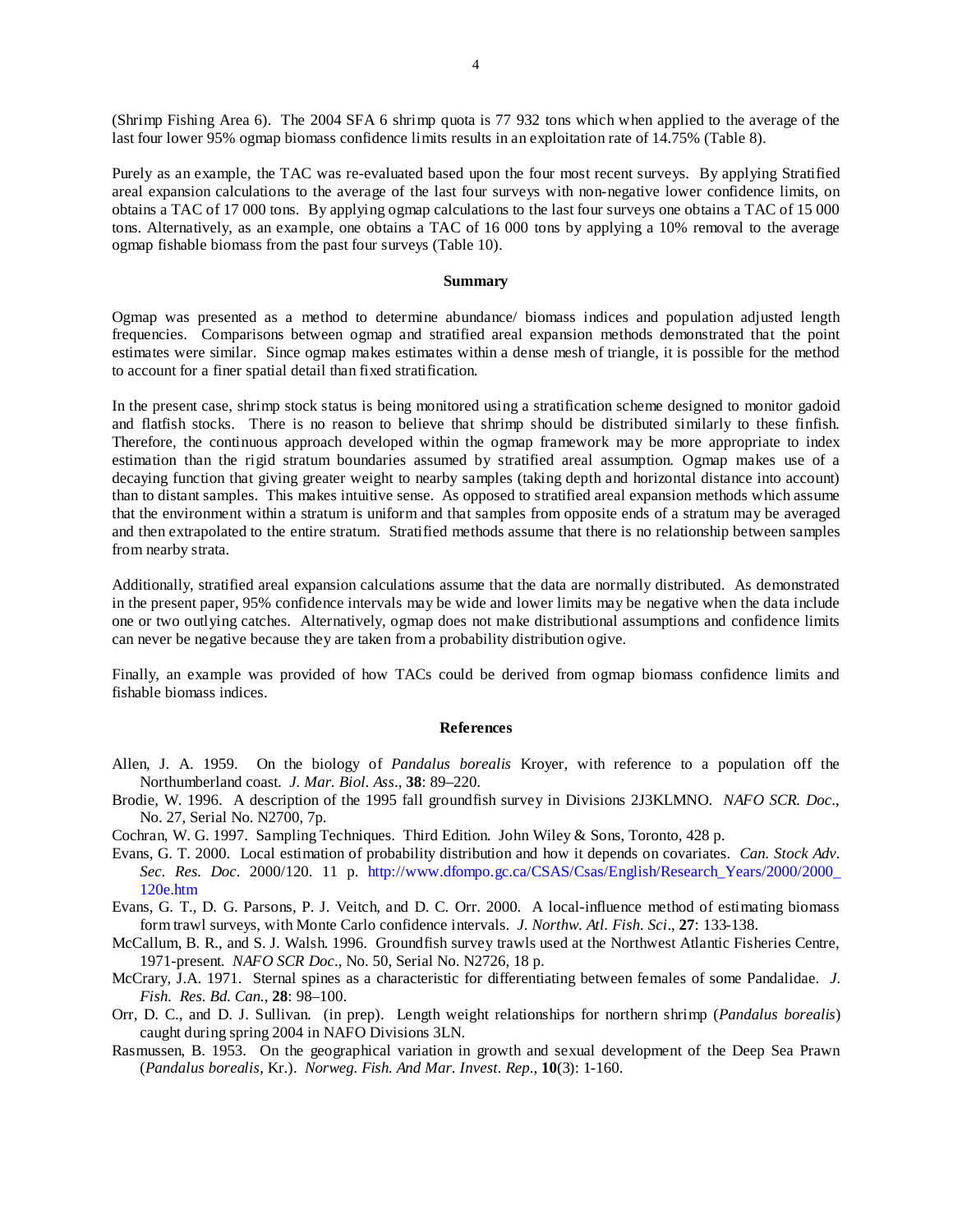Table 1. Northern shrimp stock size estimates in NAFO Div. 3LNO as calculated using stratified areal expansion methods. Data were obtained from annual spring and autumn Canadian multi-species bottom trawl surveys, 1995-2004. (Offshore strata only with standard 15 min. tows).

Spring stock size estimates

|      |            | Biomass (tons) |                                | Abundance (numbers $x 10^{\circ}$ ) |          | Survey       |             |
|------|------------|----------------|--------------------------------|-------------------------------------|----------|--------------|-------------|
| Year | Lower C.I. |                | Estimate Upper C.I. Lower C.I. |                                     | Estimate | Upper $C.I.$ | <b>Sets</b> |
| 1999 | 12,564     | 55,317         | 98,069                         | 3,178                               | 12,702   | 22,227       | 313         |
| 2000 | $-15,869$  | 121,815        | 259,498                        | $-54,743$                           | 25,012   | 104,768      | 298         |
| 2001 | 62,359     | 102,566        | 142,773                        | 13,417                              | 24,845   | 36,272       | 300         |
| 2002 | 121,067    | 159,491        | 197,916                        | 28,311                              | 37,512   | 46.714       | 300         |
| 2003 | 112.299    | 193,766        | 275,233                        | 21,857                              | 46.295   | 70,732       | 300         |
| 2004 | $-529,764$ | 110.827        | 751,418                        | $-97,747$                           | 21,696   | 141,395      | 296         |

Autumn stock size estimates

|      |            | Biomass (tons) |            | Abundance (numbers $x 10-6$ ) |          | Survey       |      |
|------|------------|----------------|------------|-------------------------------|----------|--------------|------|
| Year | Lower C.I. | Estimate       | Upper C.I. | Lower C.I.                    | Estimate | Upper $C.I.$ | Sets |
| 1995 | 3,639      | 5,921          | 8,202      | 659                           | 2,054    | 3,449        | 337  |
| 1996 | 10,230     | 20,088         | 29,948     | 1,985                         | 5,867    | 9,748        | 304  |
| 1997 | 25,530     | 46,202         | 66,875     | 6,280                         | 10,523   | 14,766       | 318  |
| 1998 | 40,011     | 59,914         | 79,816     | 10,787                        | 15,326   | 19,866       | 347  |
| 1999 | 36,202     | 53,144         | 70,086     | 9,588                         | 13,060   | 16,533       | 313  |
| 2000 | 93,132     | 118,180        | 143,227    | 25,840                        | 32,066   | 38,292       | 337  |
| 2001 | 77,563     | 223,995        | 370,427    | 20,177                        | 54,077   | 87,978       | 362  |
| 2002 | 126,180    | 215,008        | 303,837    | 30,469                        | 50,257   | 70,044       | 365  |
| 2003 | 106.338    | 223.568        | 340,798    | 29,708                        | 47.281   | 64.853       | 316  |

Table 2. Northern shrimp stock size estimates in NAFO Div. 3LNO as calculated using ogmap. Data were obtained from annual spring and autumn Canadian multi-species bottom trawl surveys, 1995-2004. (Offshore strata only with standard 15 min. tows).

Spring stock size estimates

|      |            | Biomass (tons) |                                |        | Abundance (numbers x 10-6) |                     | Survey |
|------|------------|----------------|--------------------------------|--------|----------------------------|---------------------|--------|
| Year | Lower C.I. |                | Estimate Upper C.I. Lower C.I. |        |                            | Estimate Upper C.I. | Sets   |
| 1999 | 27,080     | 49,500         | 76,520                         | 6,592  | 11,437                     | 17,310              | 313    |
| 2000 | 65,710     | 113,300        | 176,700                        | 13,150 | 21,356                     | 31,590              | 298    |
| 2001 | 52,680     | 82,500         | 117,000                        | 12,240 | 19.714                     | 28,540              | 300    |
| 2002 | 87,390     | 133,800        | 204,700                        | 20,730 | 31,260                     | 47,660              | 300    |
| 2003 | 118,300    | 169,600        | 237,500                        | 26,210 | 38,998                     | 57,840              | 300    |
| 2004 | 4.080      | 100,900        | 178.200                        | 8,213  | 19.444                     | 33,820              | 296    |

Autumn stock size estimates

|      |            | Biomass (tons) |                               | Abundance (numbers x 10 <sup>-6</sup> ) |        | Survey              |      |
|------|------------|----------------|-------------------------------|-----------------------------------------|--------|---------------------|------|
| Year | Lower C.I. |                | Estimate Upper C.I. Lower C.I |                                         |        | Estimate Upper C.I. | Sets |
| 1995 | 6.944      | 8,300          | 14,630                        | 2,056                                   | 2,659  | 4,789               | 337  |
| 1996 | 21,700     | 24,700         | 35,150                        | 5,324                                   | 6,575  | 9,370               | 304  |
| 1997 | 32,410     | 44,000         | 61,940                        | 7,545                                   | 9,911  | 13,860              | 318  |
| 1998 | 48,310     | 60,700         | 76.640                        | 11,950                                  | 14,975 | 19,120              | 347  |
| 1999 | 43,160     | 54,900         | 72,390                        | 10,620                                  | 12,993 | 16,510              | 313  |
| 2000 | 83,990     | 107,000        | 139,200                       | 20,890                                  | 27,898 | 35,830              | 337  |
| 2001 | 155,300    | 215,400        | 259,600                       | 36,890                                  | 51,730 | 62,040              | 362  |
| 2002 | 135,500    | 191,700        | 239,500                       | 31,100                                  | 44,472 | 54,750              | 365  |
| 2003 | 143,300    | 191.100        | 244.900                       | 29,880                                  | 39,293 | 48,850              | 316  |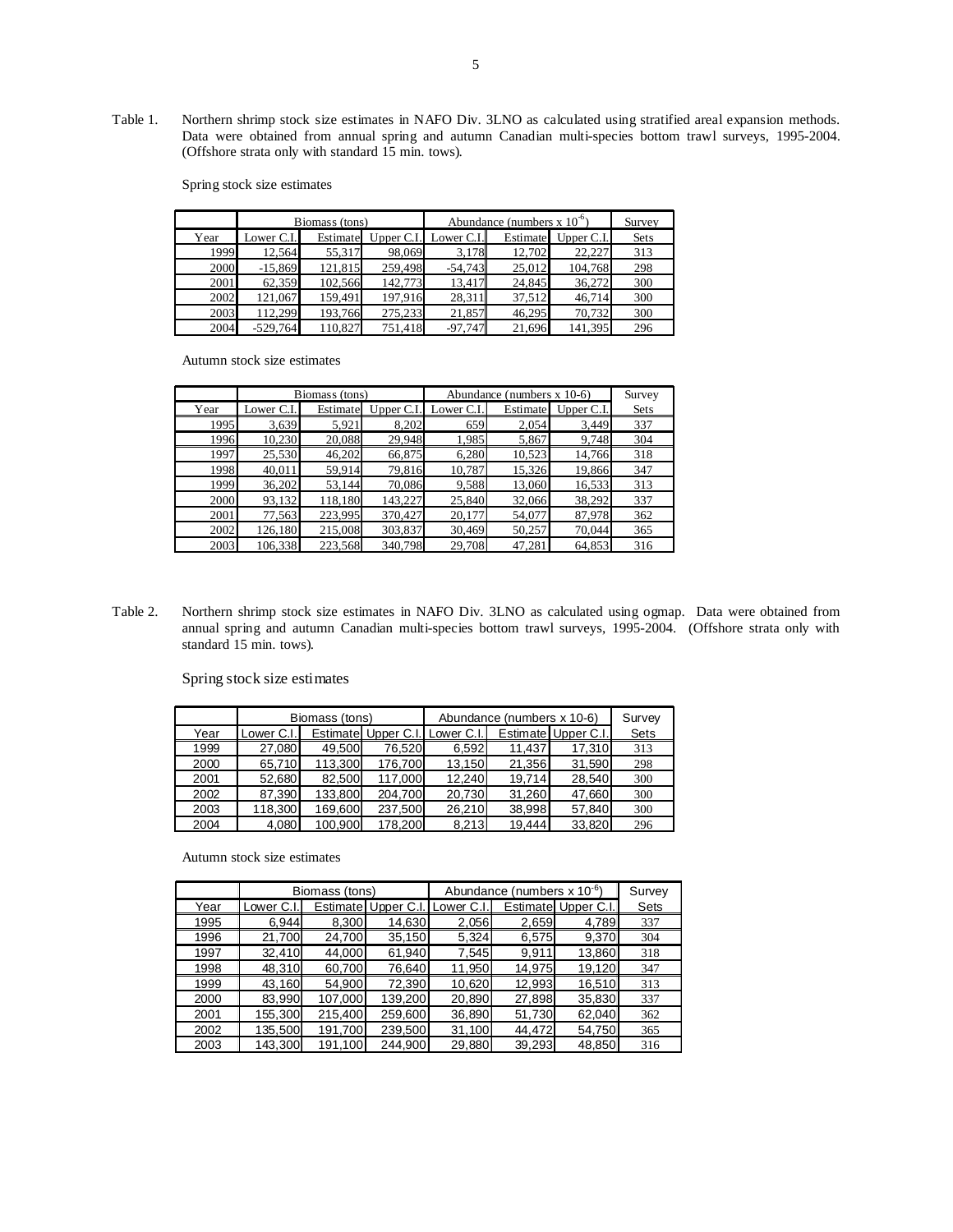|        |               |            | Entire           |            |                  | Outside 200 Nmi limit |                 |         | 3 year running  |
|--------|---------------|------------|------------------|------------|------------------|-----------------------|-----------------|---------|-----------------|
| Season | Year          | Division   | Biomass estimate | Percent by | Biomass estimate | Percent biomass       |                 | percent | average percent |
|        |               |            | (Kg x 1000)      | division   | (Kg x 1000)      | by division           |                 | biomass | biomass         |
|        |               |            |                  |            |                  |                       |                 | in NRA  | in NRA          |
| Spring | 1999          | 3L         | 53,934           | 97.50      | 14,731           | 91.74                 |                 | 27.31   | 27.31           |
| Spring | 2000          | $3{\rm L}$ | 119,521          | 98.12      | 36,127           | 94.30                 |                 | 30.23   | 28.77           |
| Spring | 2001          | 3L         | 102,493          | 99.93      | 18,397           | 99.75                 |                 | 17.95   | 25.16           |
| Spring | 2002          | 3L         | 155,061          | 97.22      | 47,288           | 92.79                 |                 | 30.50   | 26.22           |
| Spring | 2003          | 3L         | 190,718          | 98.43      | 38,473           | 93.13                 |                 | 20.17   | 22.87           |
| Spring | 2004          | 3L         | 109,590          | 98.88      | 27,262           | 96.37                 |                 | 24.88   | 25.18           |
|        |               |            | Overall average  | 98.35      |                  |                       | Overall average | 25.17   |                 |
| Spring | 1999          | 3N         | 1,349            | 2.44       | 1,327            | 8.26                  |                 | 98.37   | 98.37           |
| Spring | 2000          | 3N         | 2,248            | 1.85       | 2,178            | 5.69                  |                 | 96.89   | 97.63           |
| Spring | 2001          | 3N         | 53               | 0.05       | 45               | 0.24                  |                 | 84.91   | 93.39           |
| Spring | 2002          | 3N         | 4,395            | 2.76       | 3,670            | 7.20                  |                 | 83.50   | 88.43           |
| Spring | 2003          | 3N         | 2,853            | 1.47       | 2,834            | 6.86                  |                 | 99.33   | 89.25           |
| Spring | 2004          | 3N         | 1,099            | 0.99       | 1,019            | 3.60                  |                 | 92.72   | 91.85           |
|        |               |            | Overall average  | 1.59       |                  |                       | Overall average | 92.62   |                 |
|        |               |            |                  |            |                  |                       |                 |         |                 |
| Spring | 1999          | 30         | 34               | 0.06       | $\boldsymbol{0}$ | 0.00                  |                 | 0.00    | 0.00            |
| Spring | 2000          | 30         | 46               | 0.04       | 6                | 0.02                  |                 | 13.04   | 6.52            |
| Spring | 2001          | 30         | 20               | 0.02       | $\sqrt{2}$       | 0.01                  |                 | 10.00   | 7.68            |
| Spring | 2002          | 30         | 35               | 0.02       | $\overline{4}$   | 0.01                  |                 | 11.43   | 11.49           |
| Spring | 2003          | 30         | 196              | 0.10       | $\sqrt{2}$       | 0.01                  |                 | 1.02    | 7.48            |
| Spring | 2004          | 30         | 138              | 0.12       | $\,8\,$          | 0.02                  |                 | 5.80    | 6.08            |
|        |               |            | Overall average  | 0.06       |                  |                       | Overall average | 6.88    |                 |
|        | all divisions |            |                  |            |                  |                       |                 |         |                 |
|        |               |            |                  |            |                  |                       |                 |         |                 |
| Spring | 1999          |            | 55,317           |            | 16,057           |                       |                 | 29.03   | 29.03           |
| Spring | 2000          |            | 121,815          |            | 38,310           |                       |                 | 31.45   | 30.24           |
| Spring | 2001          |            | 102,566          |            | 18,444           |                       |                 | 17.98   | 26.15           |
| Spring | 2002          |            | 159,491          |            | 50,962           |                       |                 | 31.95   | 27.13           |
| Spring | 2003          |            | 193,766          |            | 41,310           |                       |                 | 21.32   | 34.23           |
| Spring | 2004          |            | 110,827          |            | 28,289           |                       |                 | 25.53   | 32.26           |
|        |               |            |                  |            |                  |                       | Overall average | 26.21   |                 |

Table 3. NAFO Div. 3LNO northern shrimp (*Pandalus borealis*) biomass estimates for entire Divisions and outside the 200 Nmi limit. The estimates were derived using stratified areal expansion calculations with data obtained from annual spring Canadian research bottom trawl surveys. (Standard 15 min. tows taken with a Campelen 1800 shrimp trawl.)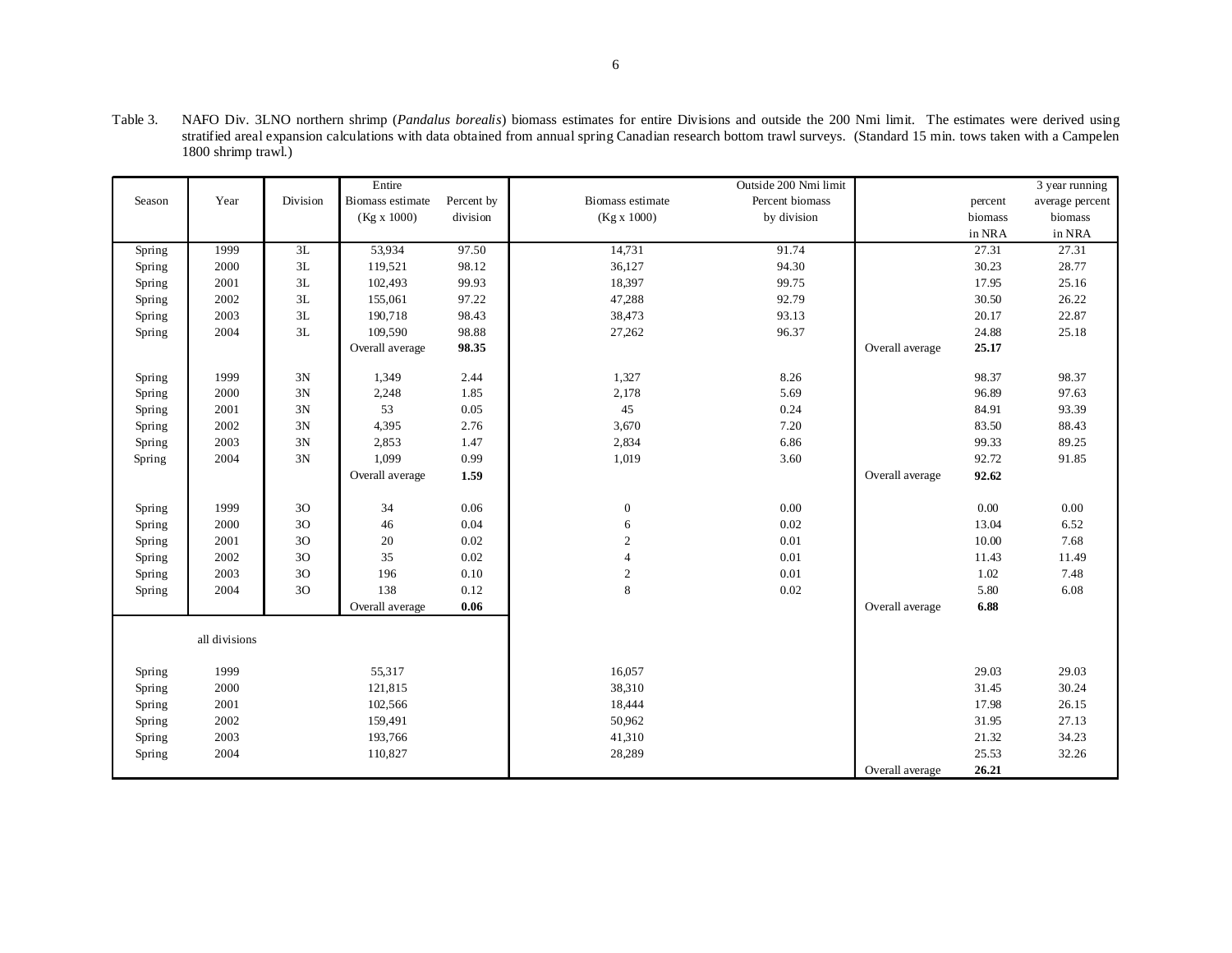Table 4. NAFO Div. 3LNO northern shrimp (*Pandalus borealis*) biomass estimates for entire Divisions and outside the 200 Nmi limit. The estimates were derived using stratified areal expansion calculations with data obtained from annual autumn Canadian research bottom trawl surveys. (Standard 15 min. tows taken with a Campelen 1800 shrimp trawl.)

|        |               |                | <b>Entire Division</b> |            |                    | Outside 200 Nmi limit |                 |         |                 |
|--------|---------------|----------------|------------------------|------------|--------------------|-----------------------|-----------------|---------|-----------------|
| Season | Year          | Division       | Biomass estimate       | Percent by | Biomass estimate   | Percent biomass       |                 |         | 3 year running  |
|        |               |                | (Kg x 1000)            | division   | $(Kg \times 1000)$ | by division           |                 | percent | average percent |
|        |               |                |                        |            |                    |                       |                 | biomass | biomass         |
|        |               |                |                        |            |                    |                       |                 | in NRA  | in NRA          |
| Autumn | 1995          | 3L             | 5,357                  | 90.48      | 1,039              | 67.63                 |                 | 19.40   | 19.40           |
| Autumn | 1996          | 3L             | 18,566                 | 92.42      | 4,506              | 76.86                 |                 | 24.27   | 21.84           |
| Autumn | 1997          | 3L             | 45,758                 | 99.04      | 5,115              | 92.83                 |                 | 11.18   | 18.28           |
| Autumn | 1998          | 3L             | 56,485                 | 94.28      | 8,707              | 75.66                 |                 | 15.42   | 16.95           |
| Autumn | 1999          | 3L             | 52,863                 | 99.47      | 8,734              | 97.38                 |                 | 16.52   | 14.37           |
| Autumn | 2000          | ЗL             | 117,902                | 99.77      | 28,447             | 99.16                 |                 | 24.13   | 18.69           |
| Autumn | 2001          | 3L             | 223,149                | 99.62      | 52,292             | 98.47                 |                 | 23.43   | 21.36           |
| Autumn | 2002          | 3L             | 210,451                | 97.88      | 35,702             | 91.48                 |                 | 16.96   | 21.51           |
| Autumn | 2003          | 3L             | 220,711                | 98.72      | 43,986             | 94.76                 |                 | 19.93   | 20.11           |
|        |               |                | Overall average        | 96.85      |                    |                       | Overall average | 19.03   |                 |
|        |               |                |                        |            |                    |                       |                 |         |                 |
| Autumn | 1995          | 3N             | 533                    | 9.00       | 497                | 32.34                 |                 | 93.29   | 93.29           |
| Autumn | 1996          | 3N             | 1,514                  | 7.54       | 1,356              | 23.12                 |                 | 89.52   | 91.40           |
| Autumn | 1997          | 3N             | 427                    | 0.92       | 391                | 7.09                  |                 | 91.52   | 91.44           |
| Autumn | 1998          | 3N             | 3,360                  | 5.61       | 2,786              | 24.21                 |                 | 82.91   | 87.98           |
| Autumn | 1999          | 3N             | 272                    | 0.51       | 232                | 2.59                  |                 | 85.57   | 86.67           |
| Autumn | 2000          | 3N             | 270                    | 0.23       | 240                | 0.84                  |                 | 88.80   | 85.76           |
| Autumn | 2001          | 3N             | 836                    | 0.37       | 809                | 1.52                  |                 | 96.77   | 90.38           |
| Autumn | 2002          | 3N             | 4,444                  | 2.07       | 3,295              | 8.44                  |                 | 74.14   | 86.57           |
| Autumn | 2003          | 3N             | 2,785                  | 1.25       | 2,421              | 5.22                  |                 | 86.93   | 85.95           |
|        |               |                | Overall average        | 3.06       |                    |                       | Overall average | 87.72   |                 |
|        |               |                |                        |            |                    |                       |                 |         |                 |
| Autumn | 1995          | 3O             | 31                     | 0.52       | 1                  | 0.04                  |                 | 1.82    | 1.82            |
| Autumn | 1996          | 3 <sub>O</sub> | $\mathbf 9$            | 0.04       | $\mathbf{1}$       | 0.02                  |                 | 12.50   | 7.16            |
| Autumn | 1997          | 3O             | 17                     | 0.04       | $\overline{4}$     | 0.07                  |                 | 23.79   | 12.70           |
| Autumn | 1998          | 3 <sub>O</sub> | 69                     | 0.12       | 15                 | 0.13                  |                 | 21.23   | 19.17           |
| Autumn | 1999          | 3 <sub>O</sub> | 9                      | 0.02       | 3                  | 0.03                  |                 | 33.59   | 26.21           |
| Autumn | 2000          | 3O             | 8                      | 0.01       | $\mathbf{1}$       | 0.00                  |                 | 8.02    | 20.95           |
| Autumn | 2001          | 3 <sub>O</sub> | 10                     | 0.00       | 3                  | 0.01                  |                 | 30.00   | 23.87           |
| Autumn | 2002          | 3O             | 113                    | 0.05       | 32                 | 0.08                  |                 | 28.32   | 22.11           |
| Autumn | 2003          | 3O             | 72                     | 0.03       | 8                  | 0.02                  |                 | 11.11   | 23.14           |
|        |               |                | Overall average        | 0.09       |                    |                       | Overall average | 18.93   |                 |
|        |               |                |                        |            |                    |                       |                 |         |                 |
|        | all divisions |                |                        |            |                    |                       |                 |         |                 |
|        |               |                |                        |            |                    |                       |                 |         |                 |
| Autumn | 1995          |                | 5,921                  |            | 1,537              |                       |                 | 25.96   | 25.96           |
| Autumn | 1996          |                | 20,088                 |            | 5,862              |                       |                 | 29.18   | 27.57           |
| Autumn | 1997          |                | 46,202                 |            | 5,509              |                       |                 | 11.92   | 22.36           |
| Autumn | 1998          |                | 59,914                 |            | 11,508             |                       |                 | 19.21   | 20.11           |
| Autumn | 1999          |                | 53,144                 |            | 8,969              |                       |                 | 16.88   | 16.00           |
| Autumn | 2000          |                | 118,180                |            | 28,687             |                       |                 | 24.27   | 20.12           |
| Autumn | 2001          |                | 223,995                |            | 53,104             |                       |                 | 23.71   | 21.62           |
| Autumn | 2002          |                | 215,008                |            | 39,029             |                       |                 | 18.15   | 22.04           |
| Autumn | 2003          |                | 223,568                |            | 46,416             |                       |                 | 20.76   | 20.87           |
|        |               |                |                        |            |                    |                       | Overall average | 21.12   |                 |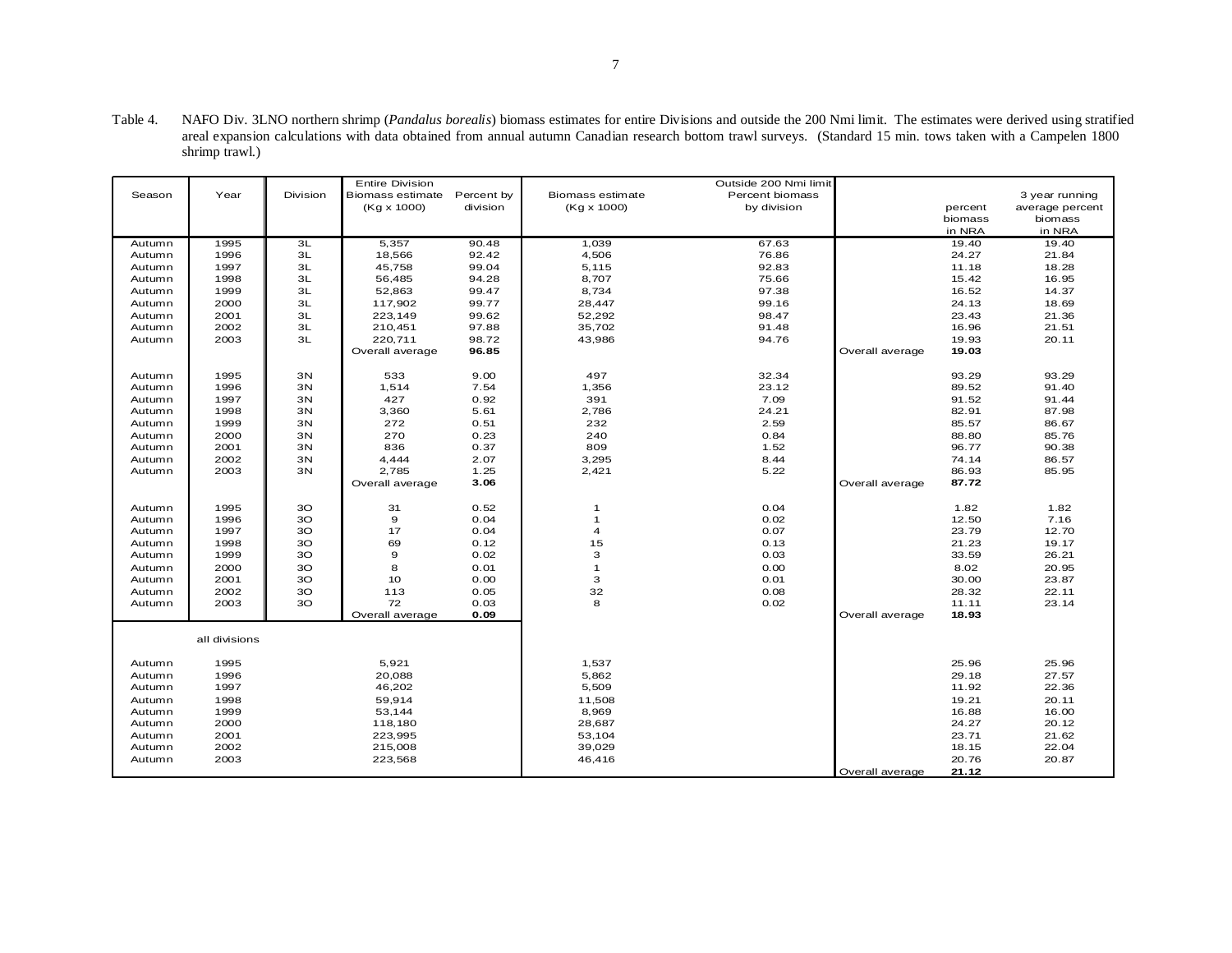|        |               |          | <b>Entire Division</b> |            |                         | Outside 200 Nmi limit |                 |         | 3 year running  |
|--------|---------------|----------|------------------------|------------|-------------------------|-----------------------|-----------------|---------|-----------------|
| Season | Year          | Division | Biomass estimate       | Percent by | <b>Biomass</b> estimate | Percent biomass       |                 | percent | average percent |
|        |               |          | (Kg x 1000)            | division   | (Kg x 1000)             | by division           |                 | biomass | biomass         |
|        |               |          |                        |            |                         |                       |                 | in NRA  | in NRA          |
| Spring | 1999          | 3L       | 47,500                 | 95.38      | 10,200                  | 85.71                 |                 | 21.47   | 21.47           |
| Spring | 2000          | 3L       | 108,700                | 95.77      | 23,800                  | 87.18                 |                 | 21.90   | 21.68           |
| Spring | 2001          | 3L       | 82,700                 | 99.64      | 11,400                  | 99.13                 |                 | 13.78   | 19.05           |
| Spring | 2002          | 3L       | 128,100                | 95.60      | 34,300                  | 91.47                 |                 | 26.78   | 20.82           |
| Spring | 2003          | 3L       | 165,400                | 96.73      | 29,900                  | 86.92                 |                 | 18.08   | 19.55           |
| Spring | 2004          | 3L       | 99,500                 | 98.61      | 27,100                  | 97.48                 |                 | 27.24   | 24.03           |
|        |               |          | overall average        | 97         |                         |                       | Overall average | 21.54   |                 |
|        |               |          |                        |            |                         |                       |                 |         |                 |
| Spring | 1999          | 3N       | 2,200                  | 4.42       | 1,700                   | 14.29                 |                 | 77.27   | 77.27           |
| Spring | 2000          | 3N       | 4,700                  | 4.14       | 3,500                   | 12.82                 |                 | 74.47   | 75.87           |
| Spring | 2001          | 3N       | 300                    | 0.36       | 100                     | 0.87                  |                 | 33.33   | 61.69           |
| Spring | 2002          | 3N       | 5,800                  | 4.33       | 3,200                   | 8.53                  |                 | 55.17   | 54.32           |
| Spring | 2003          | 3N       | 5,400                  | 3.16       | 4,500                   | 13.08                 |                 | 83.33   | 57.28           |
| Spring | 2004          | $3N$     | 1,200                  | 1.19       | 700                     | 2.52                  |                 | 58.33   | 65.61           |
|        |               |          | overall average        | 3          |                         |                       | Overall average | 63.65   |                 |
|        |               |          |                        |            |                         |                       |                 |         |                 |
| Spring | 1999          | 3O       | 100                    | 0.20       | $\mathbf{0}$            | 0.00                  |                 | 0.00    | 0.00            |
| Spring | 2000          | 3O       | 100                    | 0.09       | $\Omega$                | 0.00                  |                 | 0.00    | 0.00            |
| Spring | 2001          | 3O       | $\overline{0}$         | 0.00       | $\Omega$                | 0.00                  |                 | 0.00    | 0.00            |
| Spring | 2002          | 3O       | 100                    | 0.07       | $\Omega$                | 0.00                  |                 | 0.00    | 0.00            |
| Spring | 2003          | 3O       | 200                    | 0.12       | $\mathbf{0}$            | 0.00                  |                 | 0.00    | 0.00            |
| Spring | 2004          | 3O       | 200                    | 0.20       | $\mathbf{0}$            | $0.00\,$              |                 | 0.00    | 0.00            |
|        |               |          | overall average        | $\bf{0}$   |                         |                       | Overall average | 0.00    |                 |
|        | all divisions |          |                        |            |                         |                       |                 |         |                 |
| Spring | 1999          |          | 49,800                 |            | 11,900                  |                       |                 | 23.90   | 23.90           |
| Spring | 2000          |          | 113,500                |            | 27,300                  |                       |                 | 24.05   | 23.97           |
| Spring | 2001          |          | 83,000                 |            | 11,500                  |                       |                 | 13.86   | 20.60           |
| Spring | 2002          |          | 134,000                |            | 37,500                  |                       |                 | 27.99   | 21.96           |
| Spring | 2003          |          | 171,000                |            | 34,400                  |                       |                 | 20.12   | 20.65           |
| Spring | 2004          |          | 100,900                |            | 27,800                  |                       |                 | 27.55   | 25.22           |
|        |               |          |                        |            |                         |                       | Overall average | 22.91   |                 |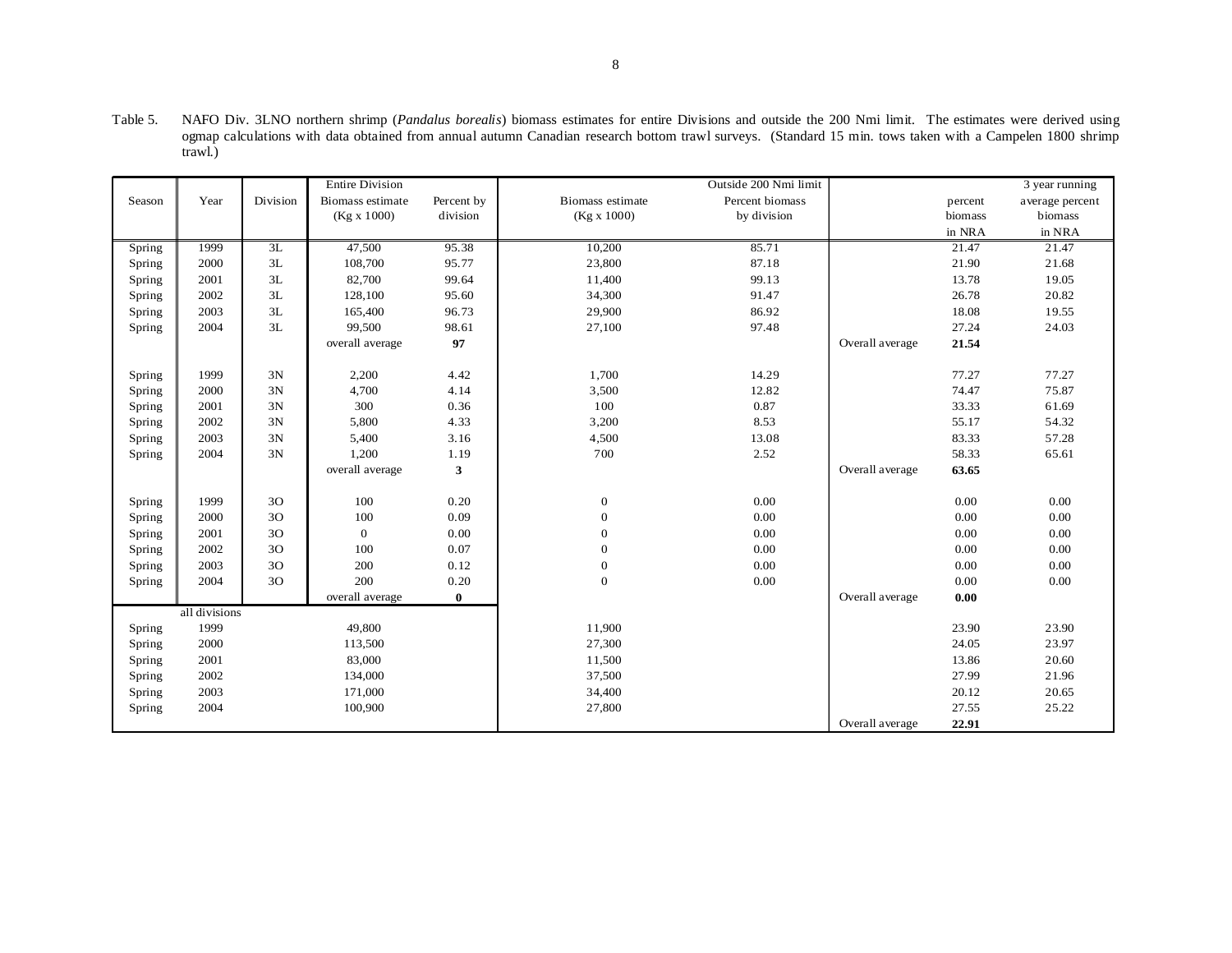Table 6. NAFO Div. 3LNO northern shrimp (*Pandalus borealis*) biomass estimates for entire Divisions and outside the 200 Nmi limit. The estimates were derived using ogmap calculations with data obtained from annual autumn Canadian research bottom trawl surveys. (Standard 15 min. tows taken with a Campelen 1800 shrimp trawl.)

|                  |               |          | Entire           |            |                         | Outside 200 Nmi limit |                 |                |                 |
|------------------|---------------|----------|------------------|------------|-------------------------|-----------------------|-----------------|----------------|-----------------|
| Season           | Year          | Division | Biomass estimate | Percent by | <b>Biomass estimate</b> | Percent biomass       |                 |                | 3 year running  |
|                  |               |          | (Kg x 1000)      | division   | (Kg x 1000)             | by division           |                 | percent        | average percent |
|                  |               |          |                  |            |                         |                       |                 | biomass        | biomass         |
|                  |               |          |                  |            |                         |                       |                 | in NRA         | in NRA          |
| Autumn           | 1995          | 3L       | 7,500            | 90.36      | 1,000                   | 62.50                 |                 | 13.33          | 13.33           |
| Autumn           | 1996          | 3L       | 22,900           | 92.71      | 4,000                   | 85.11                 |                 | 17.47          | 15.40           |
| Autumn           | 1997          | 3L       | 43,400           | 98.64      | 5,500                   | 91.67                 |                 | 12.67          | 14.49           |
| Autumn           | 1998          | 3L       | 56,000           | 92.26      | 8,900                   | 81.65                 |                 | 15.89          | 15.34           |
| Autumn           | 1999          | 3L       | 54,500           | 99.27      | 8,000                   | 96.39                 |                 | 14.68          | 14.41           |
| Autumn           | 2000          | 3L       | 105,800          | 98.88      | 22,100                  | 98.22                 |                 | 20.89          | 17.15           |
| Autumn           | 2001          | 3L       | 213,700          | 99.21      | 40,800                  | 97.14                 |                 | 19.09          | 18.22           |
| Autumn           | 2002          | 3L       | 187,800          | 97.97      | 35,200                  | 92.39                 |                 | 18.74          | 19.57           |
| Autumn           | 2003          | 3L       | 185,300          | 96.96      | 35,300                  | 91.69                 |                 | 19.05          | 18.96           |
|                  |               |          | Overall average  | 96.25      |                         |                       | Overall average | 16.87          |                 |
|                  |               |          |                  |            |                         |                       |                 |                |                 |
| Autumn           | 1995          | 3N       | 900              | 10.84      | 600                     | 37.50                 |                 | 66.67          | 66.67           |
| Autumn           | 1996          | 3N       | 2,000            | 8.10       | 700                     | 14.89                 |                 | 35.00          | 50.83           |
| Autumn           | 1997          | 3N       | 700              | 1.59       | 500                     | 8.33                  |                 | 71.43          | 57.70           |
| Autumn           | 1998          | 3N       | 4,700            | 7.74       | 2,000                   | 18.35                 |                 | 42.55          | 49.66           |
| Autumn           | 1999          | 3N       | 500              | 0.91       | 300                     | 3.61                  |                 | 60.00          | 57.99           |
| Autumn           | 2000          | 3N       | 700              | 0.65       | 400                     | 1.78                  |                 | 57.14          | 53.23           |
| Autumn           | 2001          | 3N       | 1,700            | 0.79       | 1,200                   | 2.86                  |                 | 70.59          | 62.58           |
|                  | 2002          | 3N       |                  | 2.09       |                         |                       |                 |                |                 |
| Autumn<br>Autumn | 2003          | 3N       | 4,000<br>4,700   | 2.46       | 2,900<br>3,200          | 7.61<br>8.31          |                 | 72.50<br>68.09 | 66.74<br>70.39  |
|                  |               |          |                  | 3.91       |                         |                       |                 | 60.44          |                 |
|                  |               |          | Overall average  |            |                         |                       | Overall average |                |                 |
| Autumn           | 1995          | 3O       | 0                | 0.00       | $\mathbf 0$             | 0.00                  |                 | 0.00           | 0.00            |
| Autumn           | 1996          | 3O       | $\mathbf 0$      | 0.00       | $\mathbf 0$             | 0.00                  |                 | 0.00           | 0.00            |
| Autumn           | 1997          | 3O       | $\mathbf 0$      | 0.00       | $\mathbf 0$             | 0.00                  |                 | 0.00           | 0.00            |
| Autumn           | 1998          | 3O       | 100              | 0.16       | $\mathbf 0$             | 0.00                  |                 | 0.00           | 0.00            |
| Autumn           | 1999          | 3O       | 0                | 0.00       | $\mathbf 0$             | 0.00                  |                 | 0.00           | 0.00            |
| Autumn           | 2000          | 3O       | 0                | 0.00       | $\mathbf 0$             | 0.00                  |                 | 0.00           | 0.00            |
| Autumn           | 2001          | 3O       | $\mathbf 0$      | 0.00       | $\mathbf 0$             | 0.00                  |                 | 0.00           | 0.00            |
|                  | 2002          | 3O       | 100              | 0.05       | $\mathbf 0$             | 0.00                  |                 | 0.00           | 0.00            |
| Autumn           | 2003          | 3O       | 200              | 0.10       | $\mathbf 0$             | 0.00                  |                 |                | 0.00            |
| Autumn           |               |          | Overall average  | 0.04       |                         |                       | Overall average | 0.00<br>0.00   |                 |
|                  | all divisions |          |                  |            |                         |                       |                 |                |                 |
| Autumn           | 1995          |          | 8,300            |            | 1,600                   |                       |                 | 19.28          | 19.28           |
|                  | 1996          |          | 24,700           |            | 4,700                   |                       |                 | 19.03          | 19.15           |
| Autumn           | 1997          |          | 44,000           |            | 6,000                   |                       |                 | 13.64          | 17.31           |
| Autumn<br>Autumn | 1998          |          | 60,700           |            | 10,900                  |                       |                 | 17.96          | 16.87           |
| Autumn           | 1999          |          | 54,900           |            | 8,300                   |                       |                 | 15.12          | 15.57           |
|                  |               |          |                  |            |                         |                       |                 |                |                 |
| Autumn           | 2000<br>2001  |          | 107,000          |            | 22,500<br>42,000        |                       |                 | 21.03          | 18.03           |
| Autumn           |               |          | 215,400          |            |                         |                       |                 | 19.50          | 18.55           |
| Autumn           | 2002          |          | 191,700          |            | 38,100                  |                       |                 | 19.87          | 20.13           |
| Autumn           | 2003          |          | 191,100          |            | 38,500                  |                       |                 | 20.15          | 19.84           |
|                  |               |          |                  |            |                         |                       | Overall average | 18.40          |                 |
|                  |               |          |                  |            |                         |                       |                 |                |                 |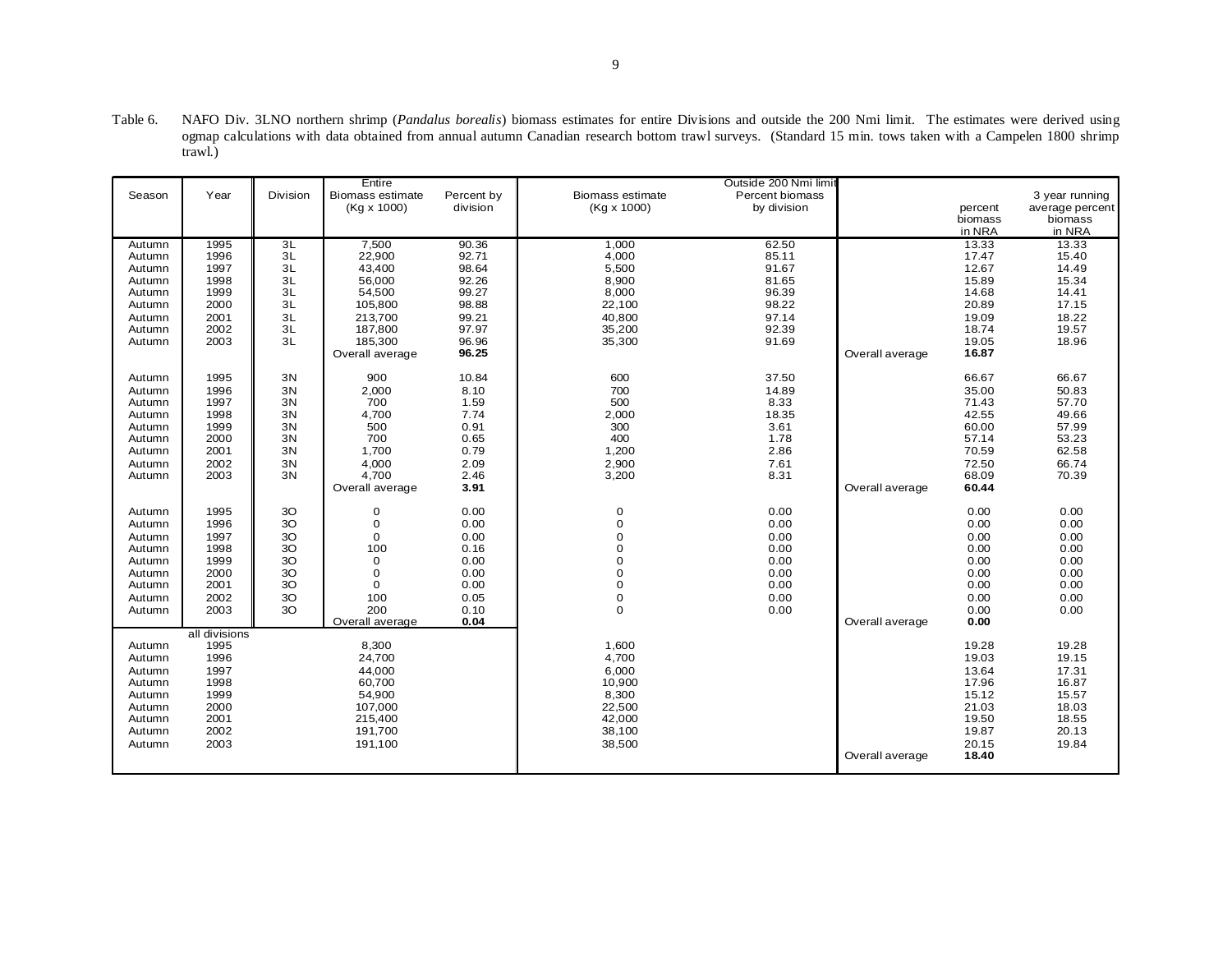| Survey                        | Stratified areal expansion: | Ogmap:                 |
|-------------------------------|-----------------------------|------------------------|
|                               | Biomass lower 95% C.L.      | Biomass lower 95% C.L. |
| Autumn 2000                   | 93.132 $t$                  | 83,990 t               |
| Autumn 2001                   | 77,563 t                    | 155,300 t              |
| Spring 2001                   | $62,359$ t                  | 52,680 t               |
| Spring 2002                   | $121,067$ t                 | 87,390t                |
| Average of the lower C.L.     | 88,530 t                    | 94,840 t               |
| 15% of the average lower C.L. | $13,280$ t                  | 14.226 t               |

Table 7. A comparison between the most recent TAC based upon stratified areal expansion calculations and the TAC had it been based upon ogmap calculations.

## Table 8. The TAC within Hawke Channel + 3K (SFA 6) as a percentage of the average lower 95% confidence limit for ogmap biomass indices from the last four autumn Canadian research bottom trawl surveys.

| Survey                               | Ogmap:                 |  |  |  |
|--------------------------------------|------------------------|--|--|--|
|                                      | Biomass Lower 95% C.L. |  |  |  |
| Autumn 2000                          | 503,700 t              |  |  |  |
| Autumn 2001                          | 566,400 t              |  |  |  |
| Autumn 2002                          | 536,700 t              |  |  |  |
| Autumn 2003                          | 506,700t               |  |  |  |
| Average of lower C.L.                | 528,375 t              |  |  |  |
| Present TAC                          | 77,932 t               |  |  |  |
| Exploitation rate (catch/lower C.L.) | 14.75%                 |  |  |  |
| expressed as a percentage            |                        |  |  |  |

#### Table 9. Revised TACs based upon stratified areal expansion calculations and ogmap calculations using the most recent Canadian research bottom trawl surveys with non negative lower confidence limits.

| Survey                | Stratified areal  | Survey      | Ogmap:            |
|-----------------------|-------------------|-------------|-------------------|
|                       | Expansion:        |             | <b>Biomass</b>    |
|                       | <b>Biomass</b>    |             | Lower $95\%$ C.L. |
|                       | Lower $95\%$ C.L. |             |                   |
| Autumn 2002           | $126,180$ t       | Autumn 2002 | 135,500 t         |
| Autumn 2003           | $106,338$ t       | Autumn 2003 | 143,300t          |
| Spring 2002           | $121,067$ t       | Spring 2003 | 118,300 t         |
| Spring 2003           | $112,299$ t       | Spring 2004 | 4080 t            |
| Average of lower C.L. | $116,471$ t       |             | $100,295$ t       |
| 15% of the average    | $17,471$ t        |             | 15.044 $t$        |
| lower C.L.            |                   |             |                   |

Table 10. Revised TACs based upon ogmap calculations of fishable biomass (males >17 mm, and all females) using data collected during the most recent Canadian research bottom trawl surveys.

|                         | Autumn 2002 | Autumn 2003 | Spring 2003 | Spring 2004 |
|-------------------------|-------------|-------------|-------------|-------------|
| Fishable male           | 109.214 t   | 98,809 t    | 84.854 t    | 54,821 t    |
| biomass                 |             |             |             |             |
| Female biomass          | $69,500$ t  | $82,400$ t  | 78,500 t    | 44,900 $t$  |
| Total fishable          | 178,714 t   | 181,209 t   | 163,354 t   | $99,721$ t  |
| biomass                 |             |             |             |             |
| Average fishable        |             | 155,750t    |             |             |
| biomass                 |             |             |             |             |
| TAC based upon 10%      |             | 16,000 t    |             |             |
| of the average fishable |             |             |             |             |
| biomass                 |             |             |             |             |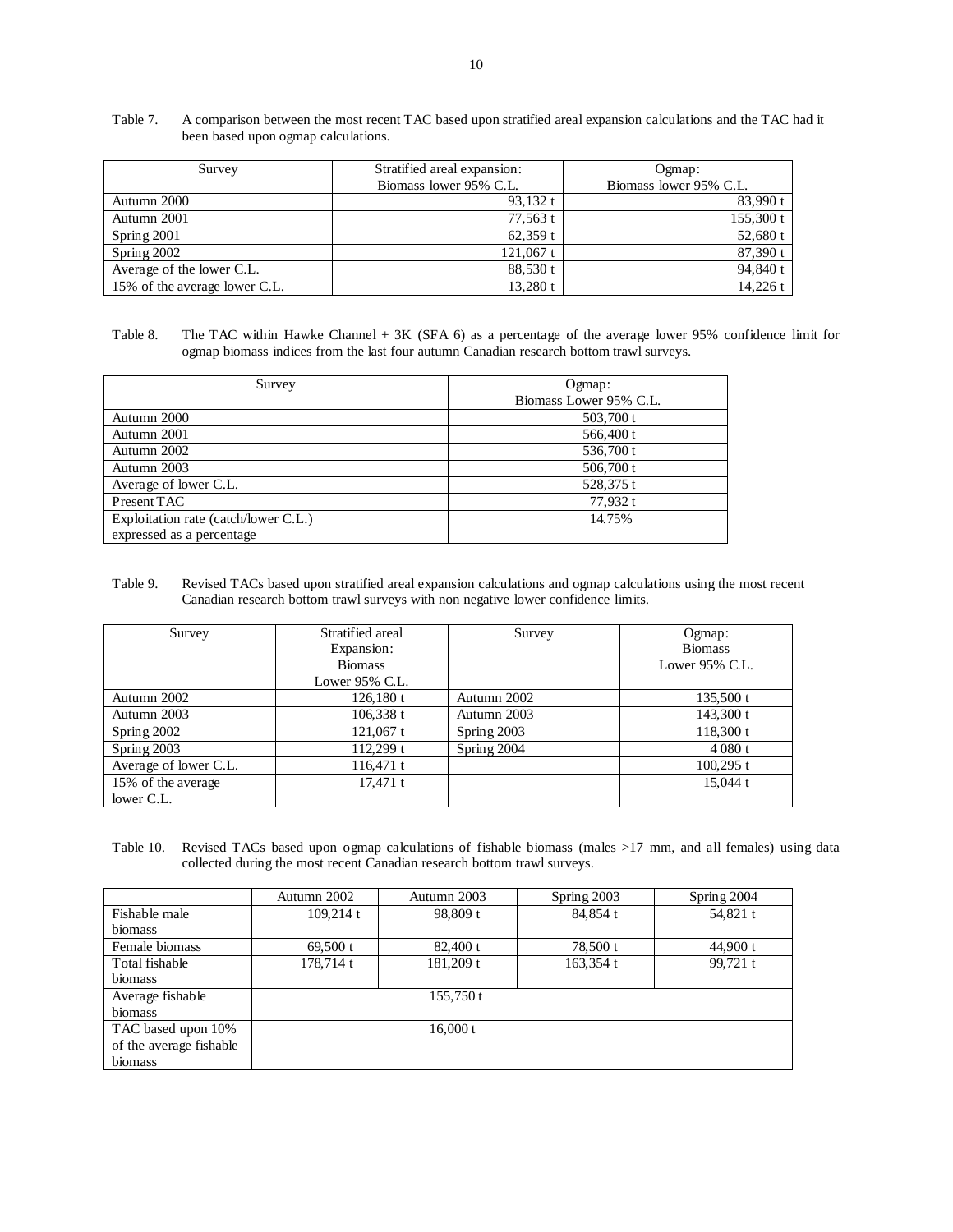

Fig. 1. The NAFO Div. 3LNO stratification scheme used in Canadian research bottom trawl survey set allocation.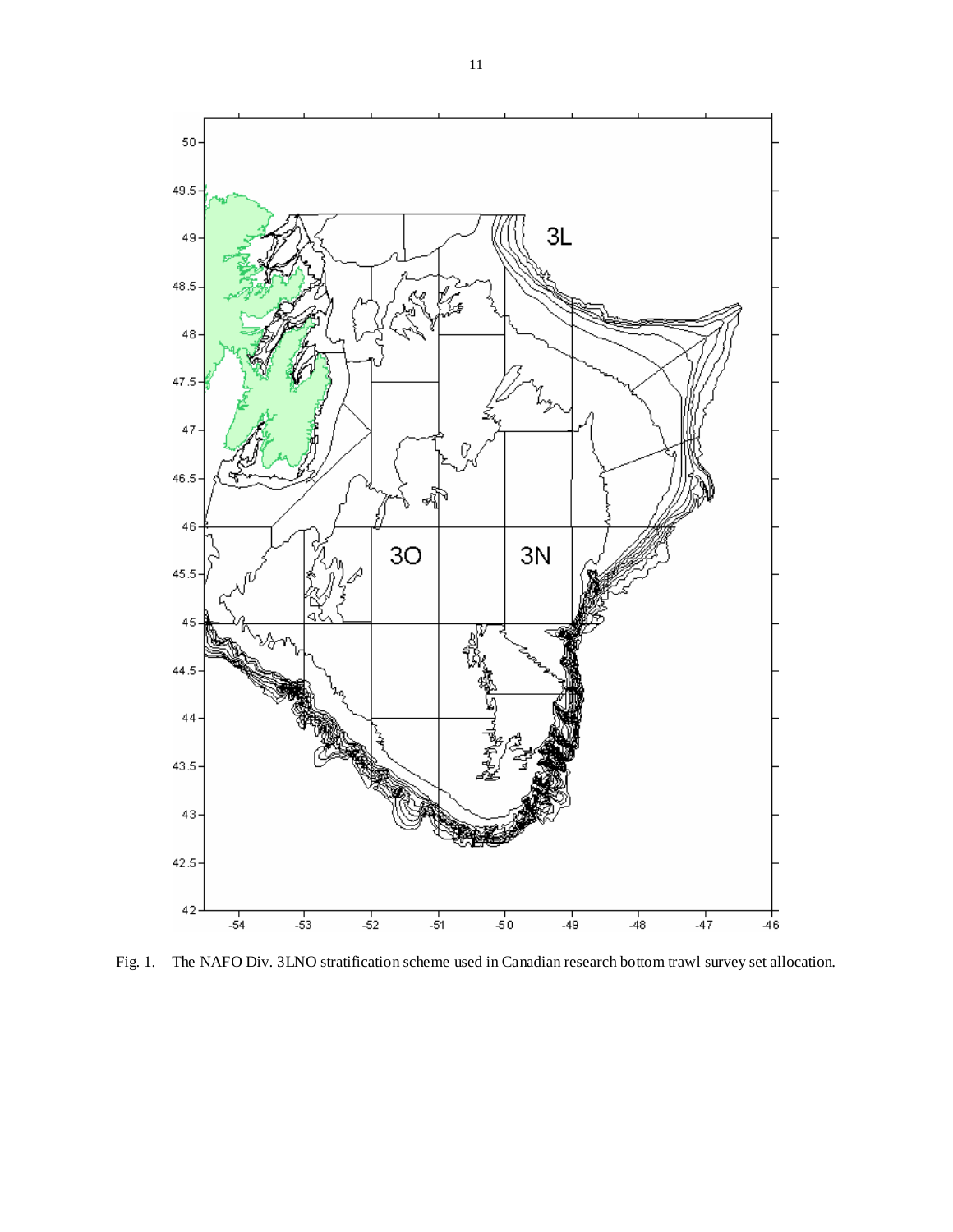

Fig. 2. The Delauney triangulation used by ogmap to derive shrimp biomass, abundance indices and population adjusted length frequencies within NAFO Div. 3LNO.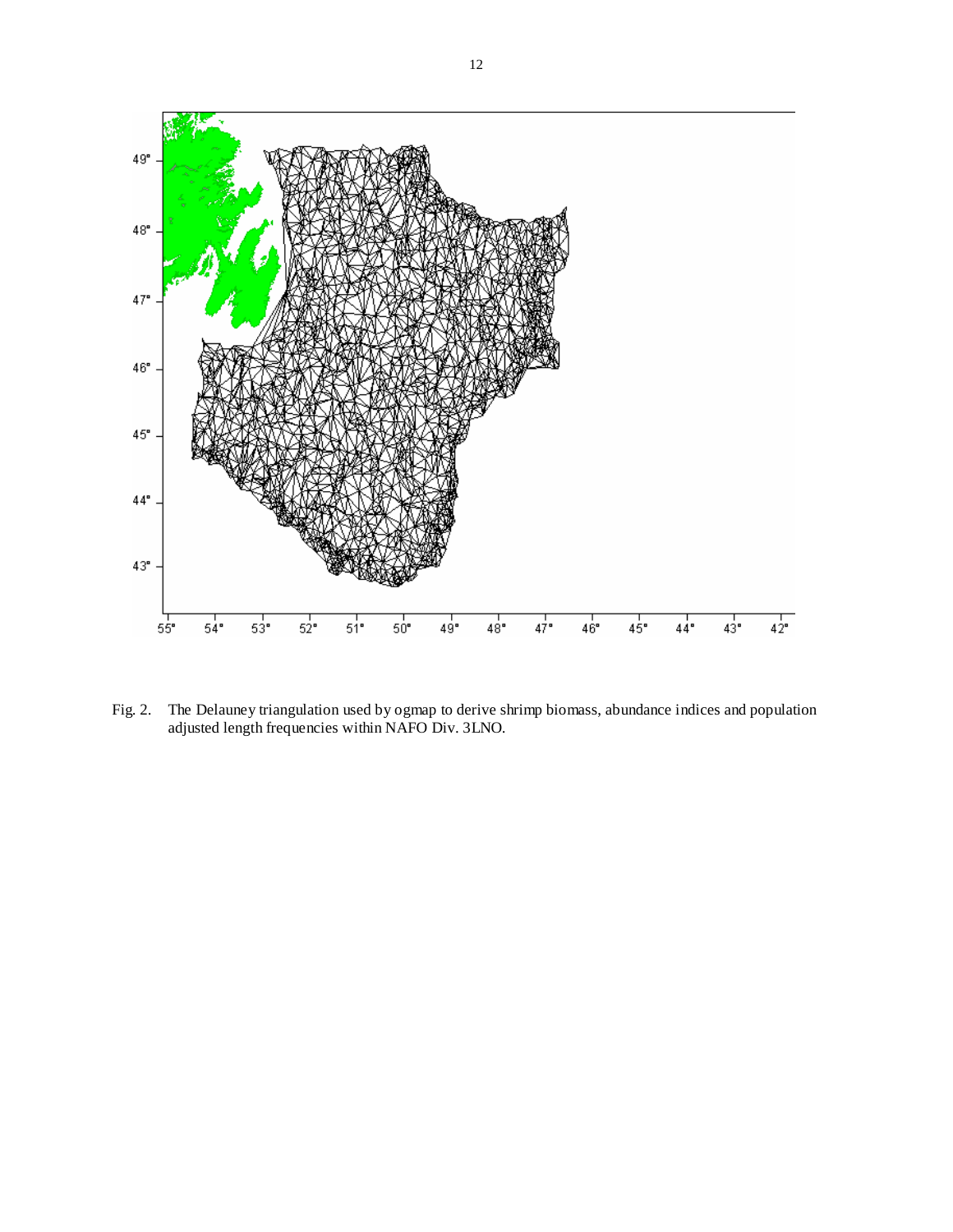

Fig. 3. The Delauney triangulation used to derive within NAFO Division ogmap biomass and abundance indices.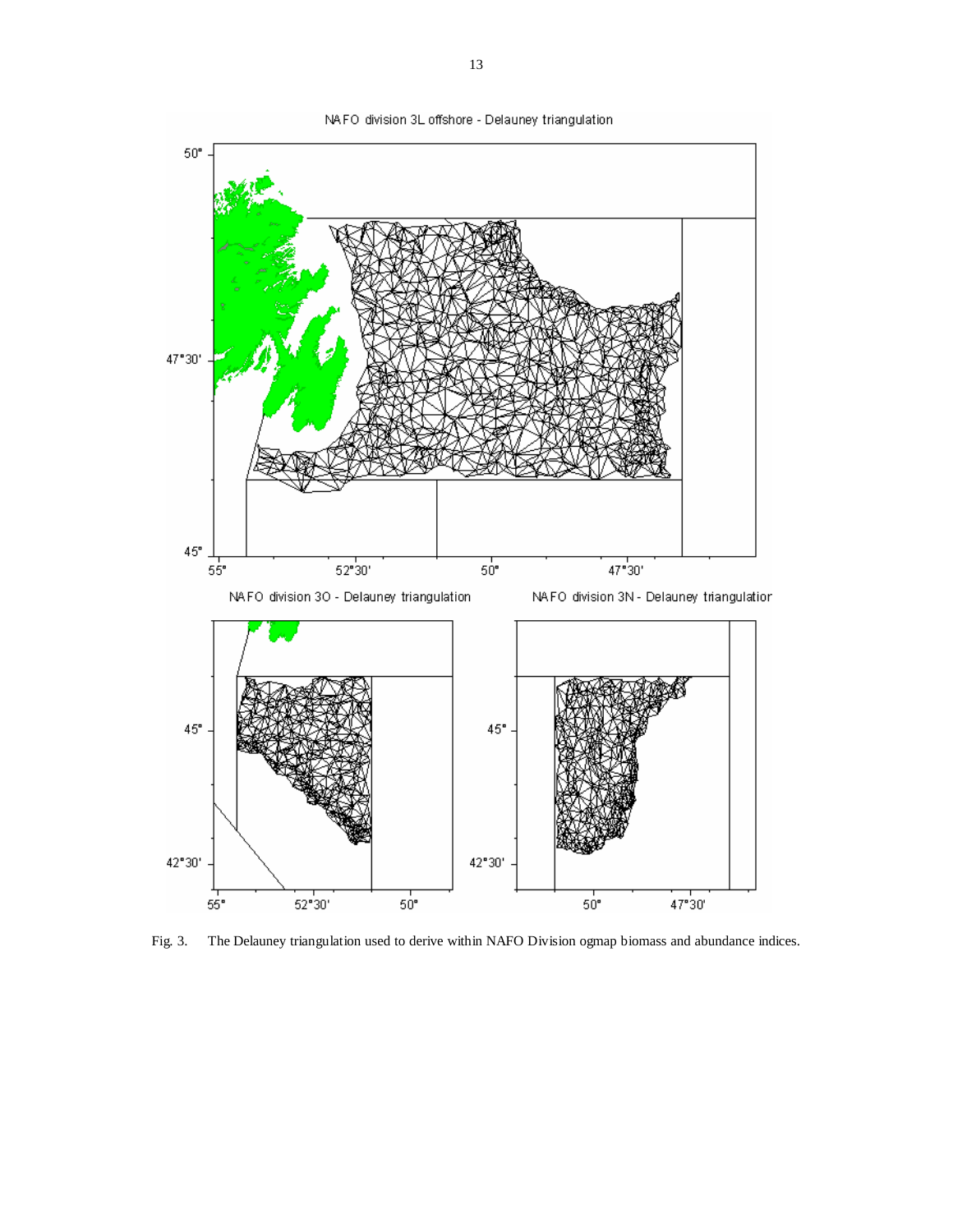

NAFO division 3L offshore - Delauney triangulation

Fig. 4. The Delauney triangulation used to derive the outside 200 Nmi limit ogmap biomass and abundance indices.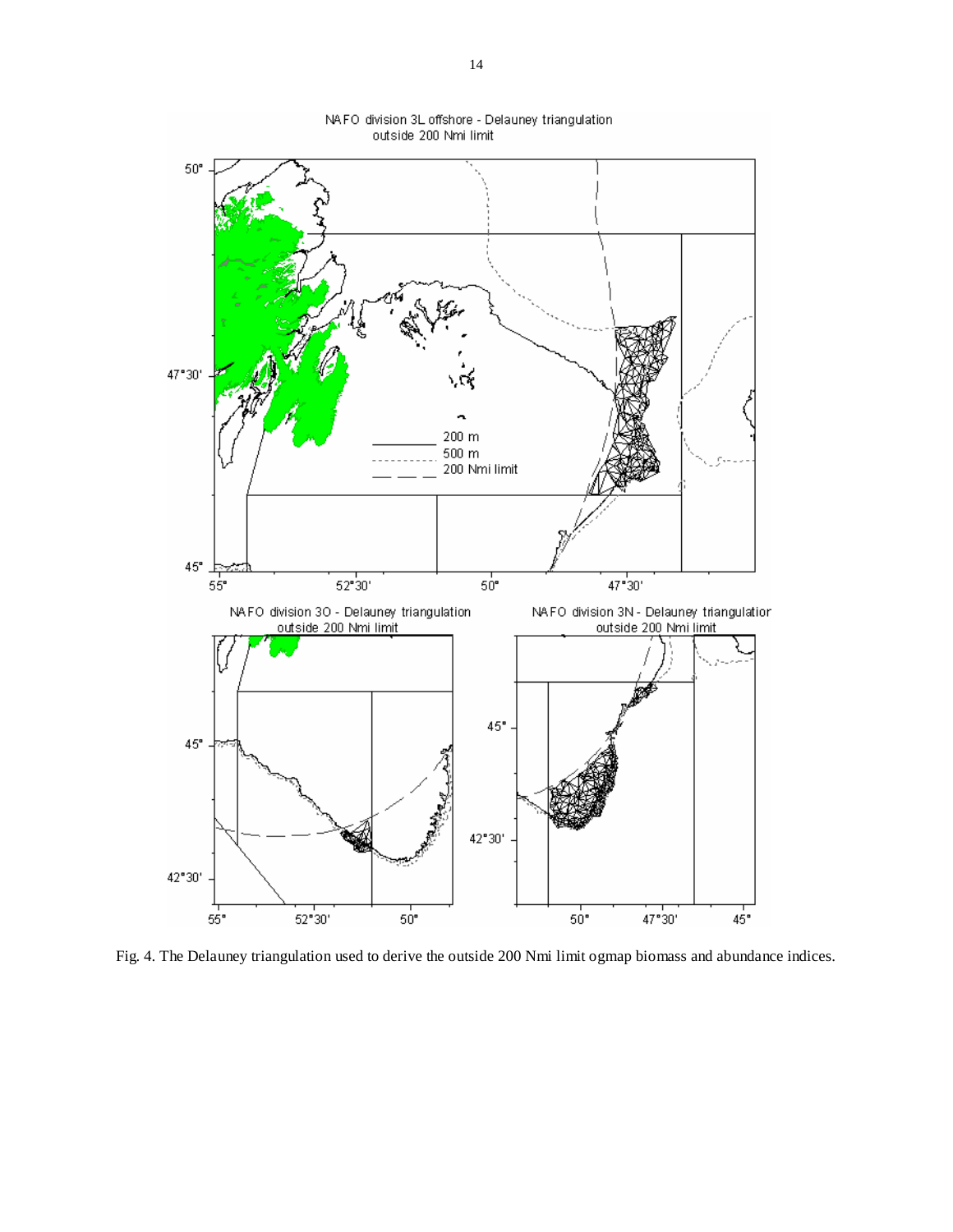

Fig. 5. The Monte Carlo distribution for expected biomass of northern shrimp (*Pandalus borealis*) integrated over NAFO Div. 3LNO. Please note that the expected biomass index is calculated from the entire distribution rather than from the Monte Carlo simulations. The 95% confidence limits are found on the distribution ogive. The data used in this analysis were obtained during the autumn 2003 Canadian research bottom trawl survey.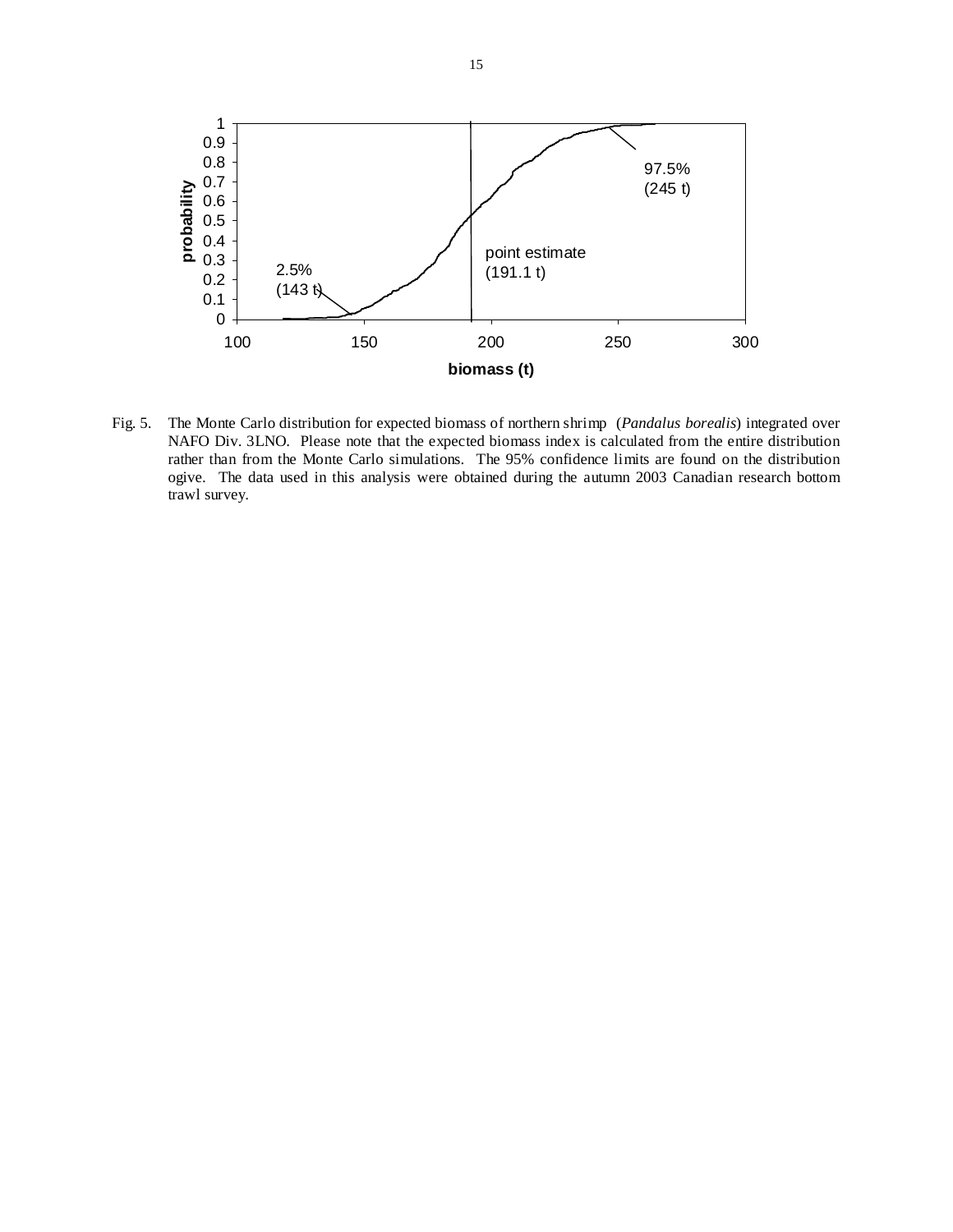

Fig. 6. Distribution of NAFO Div. 3LNO northern pink shrimp (*Pandalus borealis*) catches (kg/tow) as obtained from spring and autumn Canadian research bottom trawl surveys conducted over the period 2002-2004 using a Camplen 1800 shrimp trawl.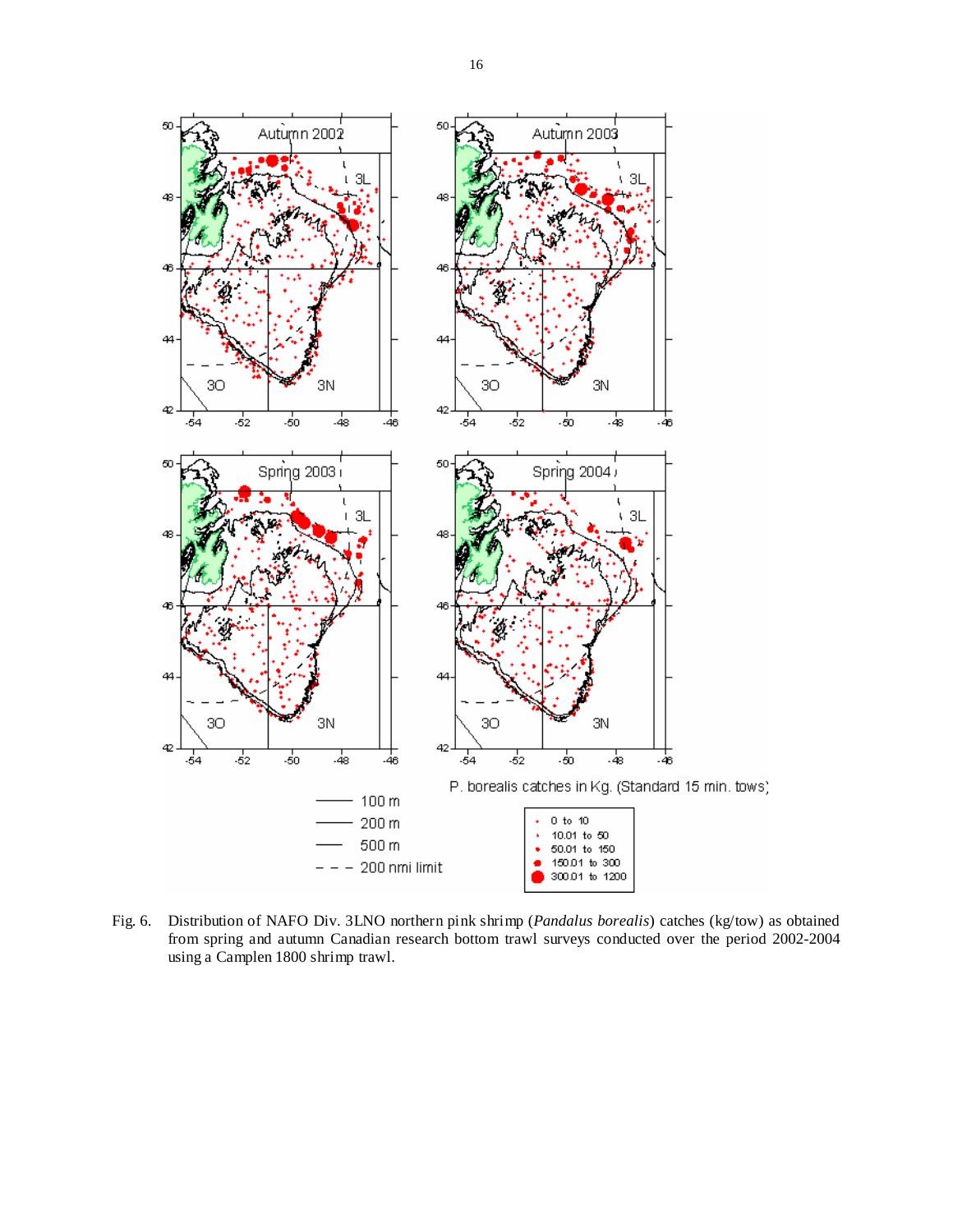

Fig. 7. The estimated northern shrimp (*Pandalus borealis*) densities (t/sq. km) as calculated using ogmap. The data were obtained from spring and autumn Canadian research bottom trawl surveys conducted over the period 2002-2004 using a Camplen 1800 shrimp trawl.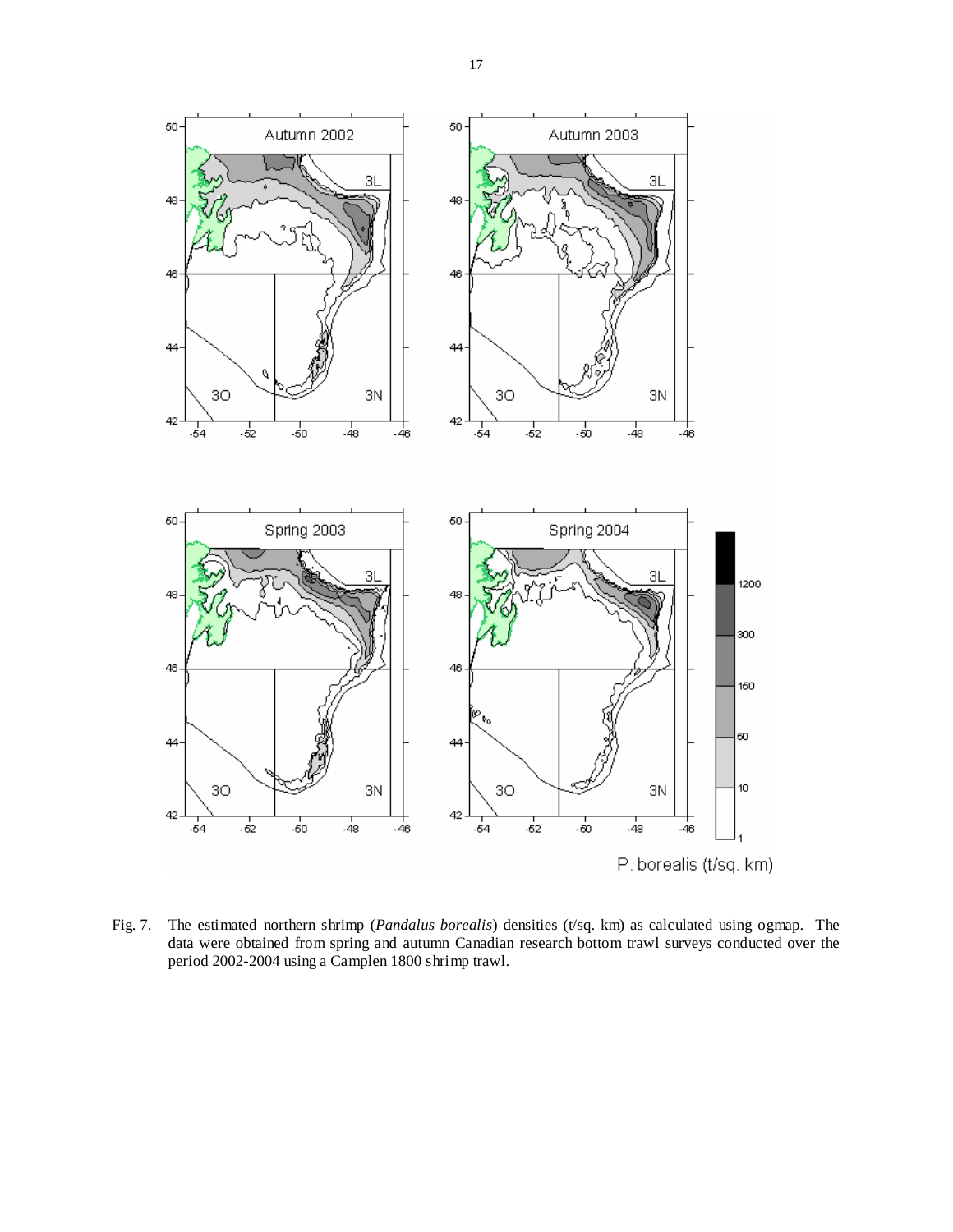

Fig. 8. NAFO Div. 3LNO northern shrimp biomass and abundance indices with 95% confidence intervals as calculated using stratified areal expansion and ogmap methods. The data were obtained from annual spring and autumn Canadian research.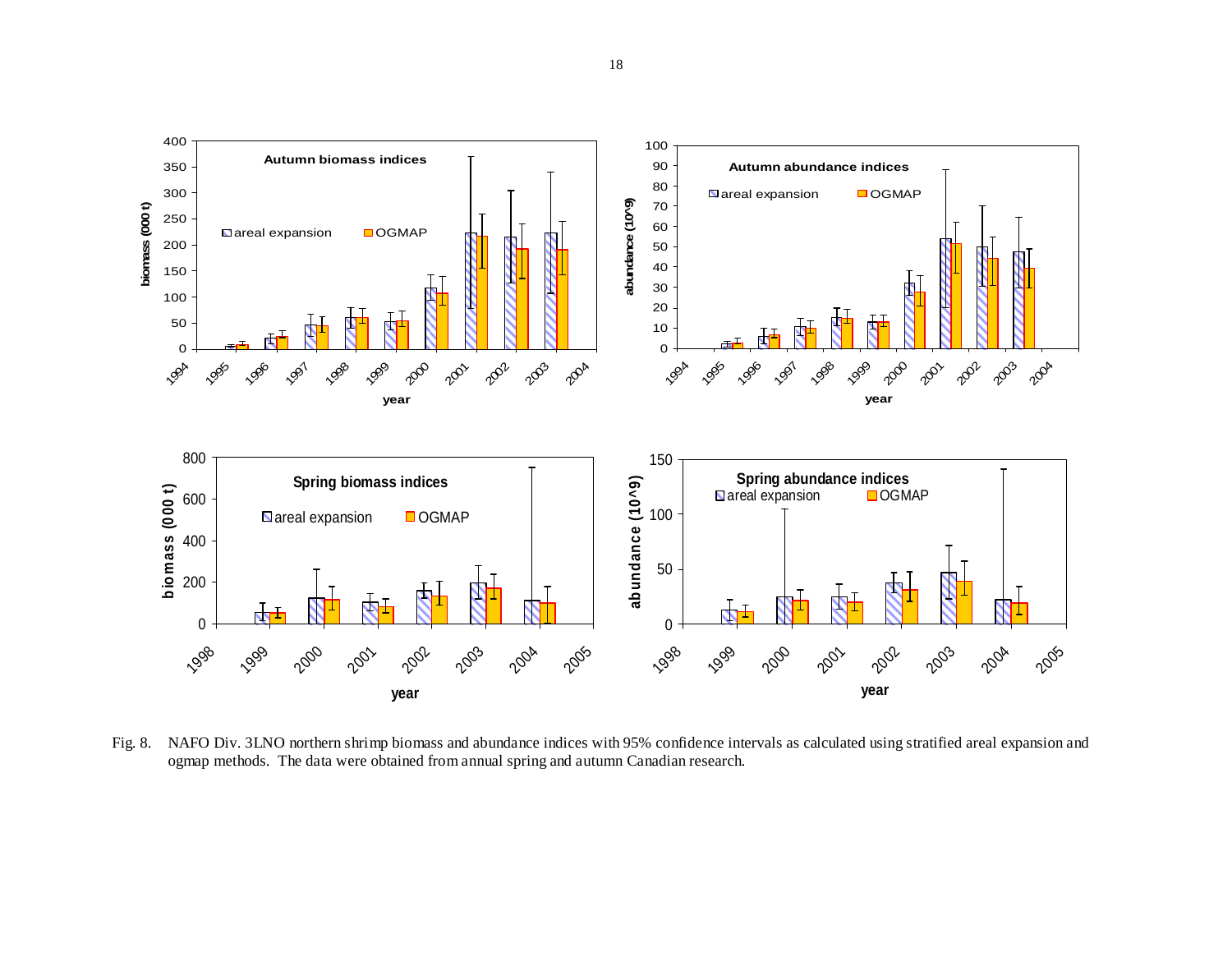

Fig. 9. NAFO Div. 3LNO northern shrimp carapace length frequencies as calculated using stratified areal expansion and ogmap calculations. The data were obtained from annual spring Canadian research bottom trawl surveys using a Campelen 1800 shrimp trawl. (Offshore strata only. Standard 15 min. tows.)